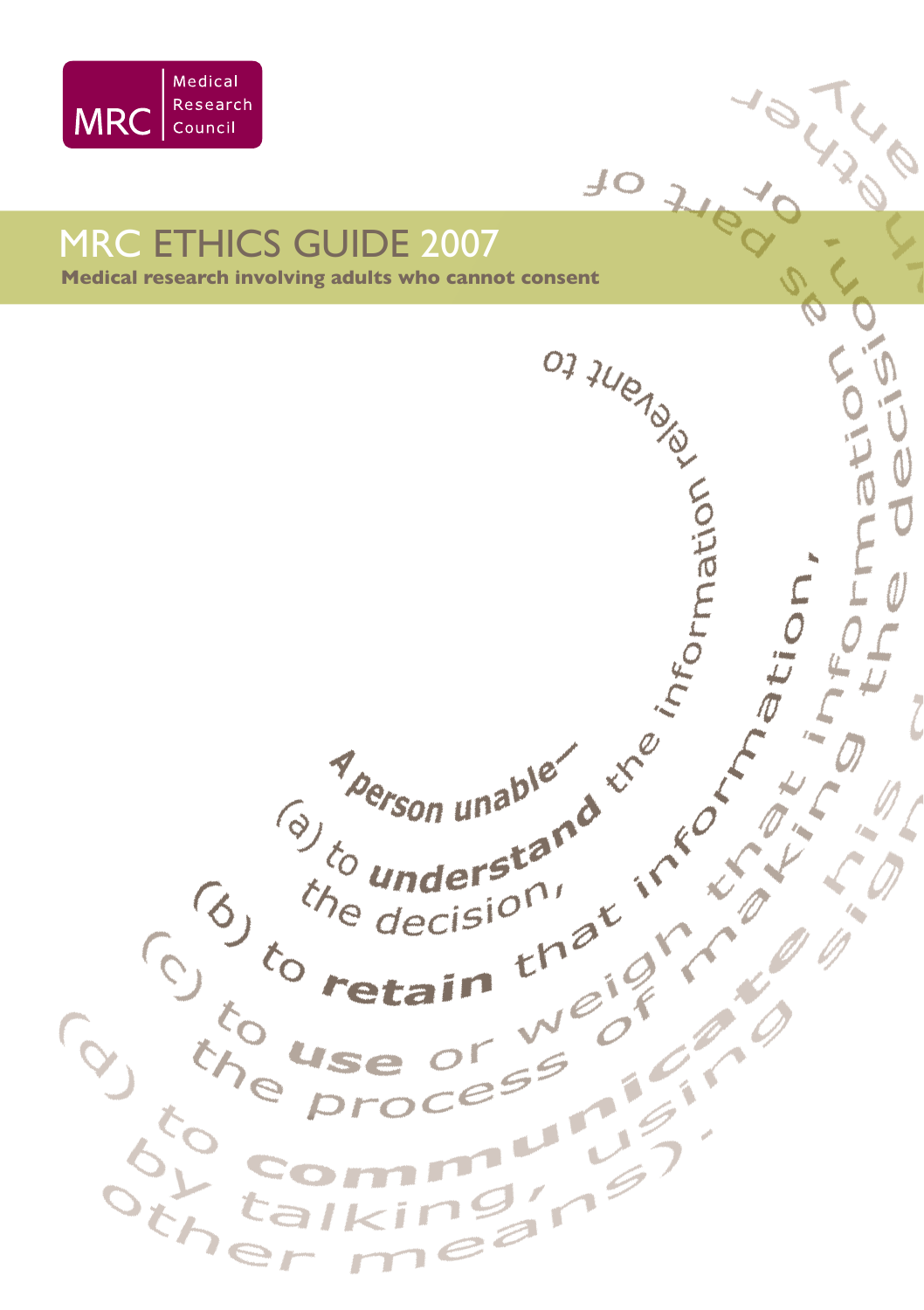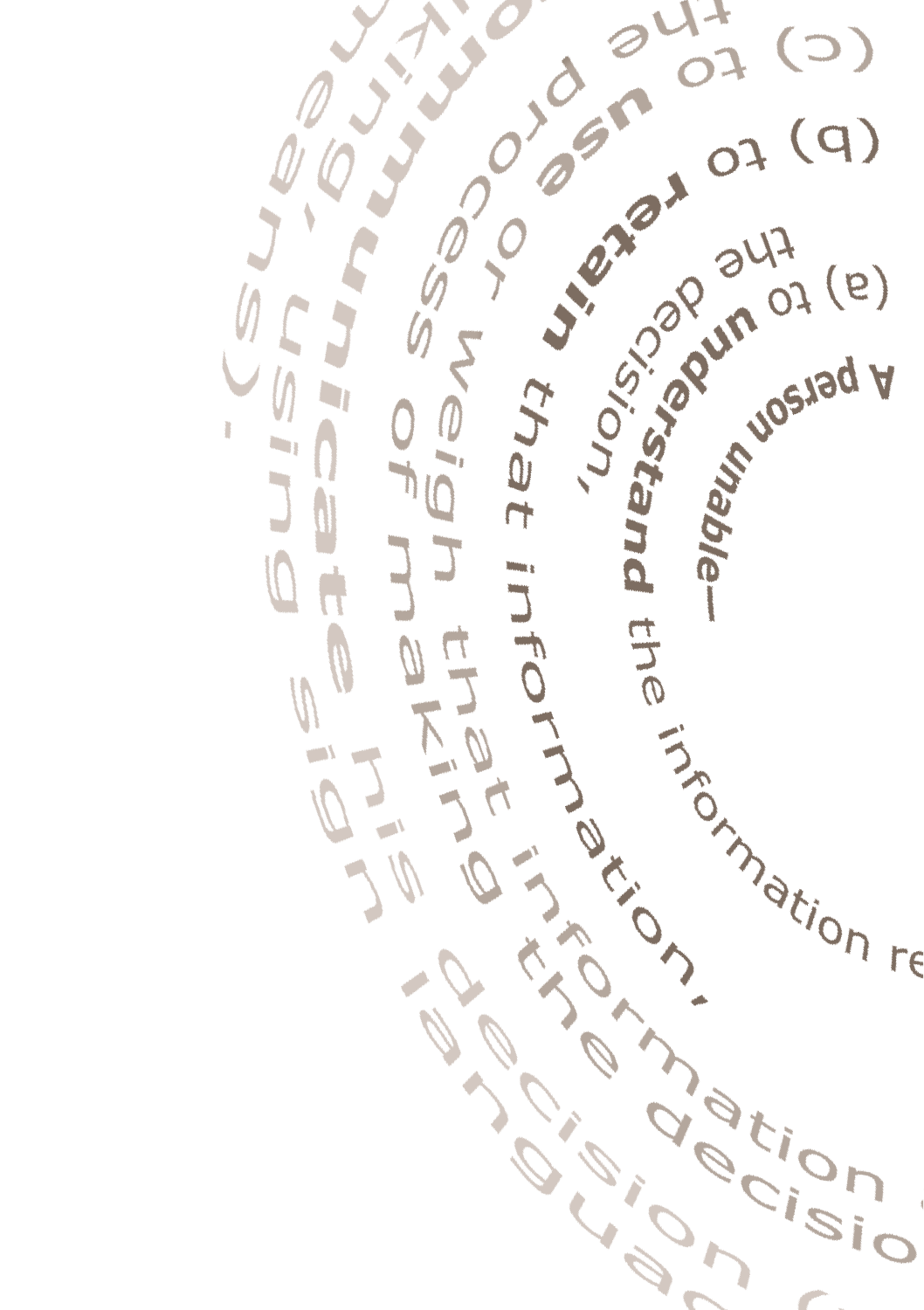# **Contents**

| . . | <b>Introduction</b> |
|-----|---------------------|
|     |                     |

# **2. Ethical principles**

- 2.1 General principles
- 2.2 Specific principles
- 2.3 **Risks and benefits**

# **3. Key concepts**

as part of

- 3.1 Capacity/competence
- 3.2 Consent
- 3.2.1 Giving consent on behalf of an adult who lacks capacity
- 3.2.2 Loss of capacity during the course of the research

# **4. Legal requirements for research**

- 4.1 Legislation relevant to medical research
- 4.2 Requirements for research
- 4.2.1 Clinical trials (all of UK)
- 4.2.2 Other research (England and Wales)
- 4.2.3 Other research (Scotland)
- 4.2.4 Other research (Northern Ireland)
- 
- 4.3.1 Clinical trials in emergency situations (all of UK)
- 4.3.2 Other research in emergency situations (England and Wales)
- 4.3 Requirements for research in emergency situations<br>4.3.1 Clinical trials in emergency situations (all of UK)<br>4.3.3 Other research in emergency situations (England or 4.3.3 Other research in emergency situations (Scotland)
	- 4.3.4 Data Protection Act 1998 and research in emergency situations (all of UK)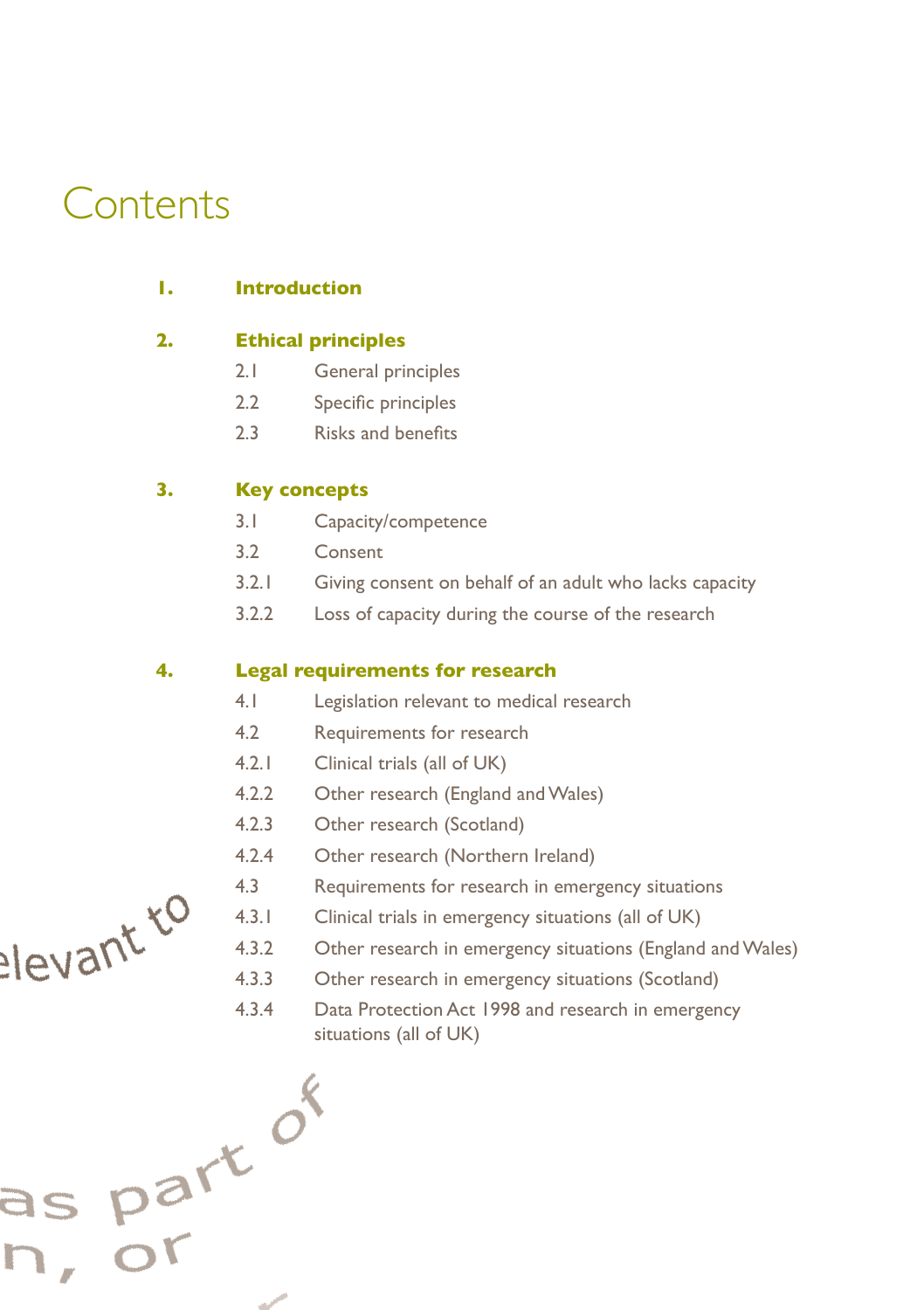$\overline{a}$ 

# 1. Introduction

Medical research involving adults who lack mental capacity to consent can lead to innovations in healthcare that can substantially improve their health and quality of life and that of others with similar conditions. It is therefore important that these adults are given the opportunity to participate in such research.To exclude them from any research would be discriminatory and would diminish their ability to participate as fully as possible in society. It would also prevent researchers making progress in the understanding of many disorders that can affect the brain, and in the care and treatment of those who have such disorders. However, such research requires special safeguards to ensure that this vulnerable group are protected when they do participate in medical research.

The law relating to the conduct of research when the potential participants lack capacity to consent has developed considerably over the past years.These changes provide welcome clarification of the legal framework within which such research can be carried out. Specific legislation has been introduced in Scotland*<sup>1</sup>* and England andWales*<sup>2</sup>*relating to adults with mental incapacity (or who may become incapacitated). In Northern Ireland the recommendations of a review of mental health legislation are currently being considered. Further guidance for this region will be issued once available. Other instruments, such as the Clinical Trials Regulations 2004, the Human Tissue Act 2004<sup>3</sup> and the Data ProtectionAct 1998, are also of relevance to research in this area.

This guidance aims to set out the general principles for assessing whether individuals have the capacity to consent to participation in research. It will also discuss participation in research projects when such capacity is lacking.The guidance does not deal with determining capacity in children, which is discussed in a separate MRC publication<sup>4</sup>. The emphasis of this publication is on the legislation relating to mental capacity, including explanation of this legislation.The greater emphasis than in previous MRC guidance*<sup>5</sup>*on the legal requirements for such research reflects the altered legal framework.

It is hoped that this guidance will help scientists to ensure that research involving people who lack mental capacity is conducted in a legally and ethically acceptable manner. It is also intended to give confidence to researchers that adults with incapacity can be included in their studies so that, when appropriate, they will make the opportunity available, in accordance with the required and recommended safeguards described here.

<sup>&</sup>lt;sup>1</sup> Adults with Incapacity Act 2000.

*Mental Capacity Act 2005.*

*<sup>3</sup> Medicines for Human Use (Clinical Trials) Regulations 2004. SI 2004 1031 (as amended).*

*<sup>4</sup> MRC Ethics Guide: Research involving children, 2004.*

*<sup>5</sup> The Ethical Conduct of Research in the Mentally Incapacitated. MRC 1991.*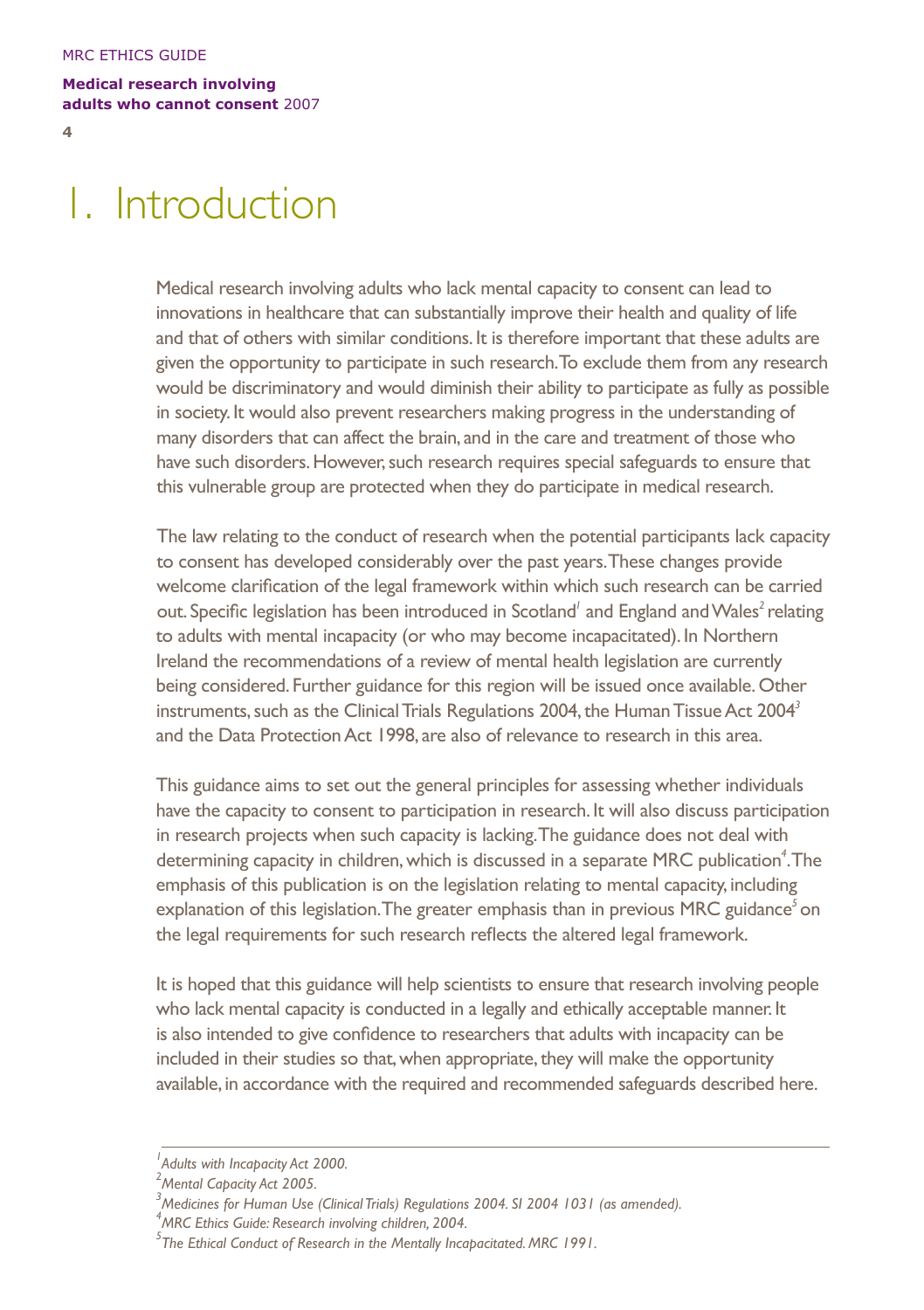5

# 2. Ethical principles

### **2.1 General principles**

As with any research, the need to respect the interests of an individual participant is more important than any potential benefits of the research to others*6,7*.

All medical research studies, including those involving adults who lack mental capacity,should comply with accepted principles of good practice, including the Declaration of Helsinki and relevant European and UK legislation. In accordance with section 13 of the Declaration, the research protocol should be submitted to and approved by an independent research ethics committee (REC). Under UK legislation relating to research involving adults who lack the capacity to consent, this REC approval is a legal requirement<sup>8</sup>. Detailed guidance on applying for approval is available from the National Research Ethics Service*<sup>9</sup>* .

## **2.2 Specific principles**

Individuals unable to consent to participation in a research project due to a lack of mental capacity are a particularly vulnerable group.Their interests must therefore be protected.They should be given the same opportunities to participate in ethically designed research projects as those who do not lack capacity but must not be put at unwarranted risk.Their participation needs to be agreed by someone who is independent of the study and who can assess the potential participant's interests in accordance with current legislation and guidance.This person may be a relative, a carer or an independent representative.

*8 Excluding, at present, Northern Ireland.*

*<sup>6</sup> Declaration of Helsinki, 2000: www.wma.net/e/policy/b3.htm*. *7*

*Convention for the Protection of Human Rights and Dignity of the Human Being with regard to the Application of Biology and Medicine: Convention on Human Rights and Biomedicine Oviedo, 4.IV.1997 Chapter 1 article 2.*

*<sup>9</sup> National Research Ethics Service: www.nres.npsa.nhs.uk/applicants/help/guidance.htm#awi.*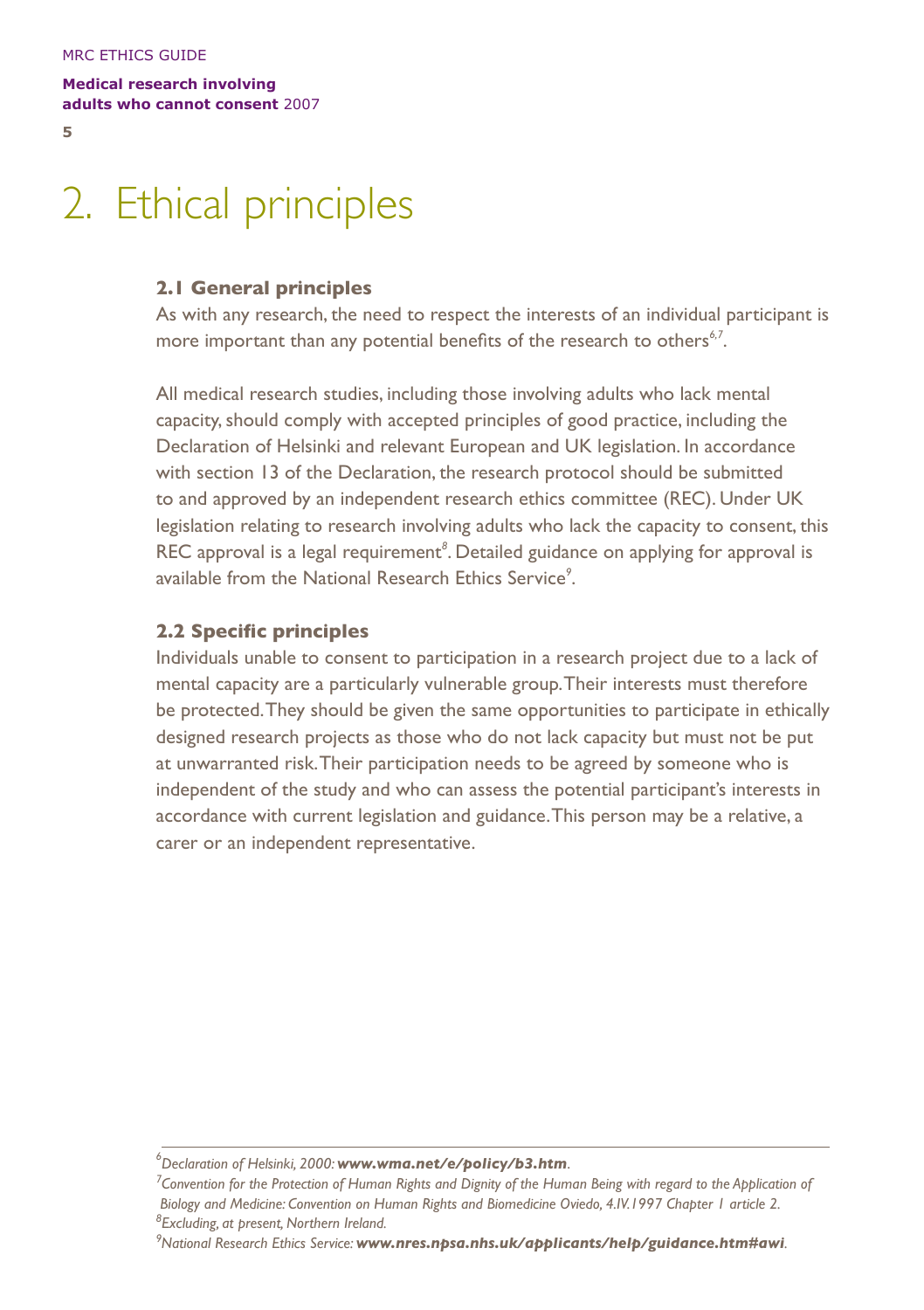6

If possible, the proposed study should also be discussed or communicated with the person themselves in a way appropriate to their understanding. In an emergency setting, consultation with the representative or participant may not be immediately possible but should occur as soon as practical. (There is more information about emergency situations in section 4.3).

Someone who lacks the mental capacity to consent to take part in research should not take part in a study if he or she does not seem in agreement with any intervention or part of the study, even if agreement has been given by another person. If this happens, researchers are expected to inform the individual's independant representative that the individual will not be taking part despite the representative's agreement, and tell them the reasons for this decision.

The risks and benefits of participation in any research must always be weighed up so that potential direct benefits outweigh any risks.Any potential risks must be minimised through the study design. If no direct benefit is anticipated the risks must be negligible (see Table 1).

# **Table 1: Key principles when considering the participation of adults who lack capacity in research**

- The interests of the individual must always outweigh those of science and society.
- The research must relate to a condition or impairment that affects the individual or the treatment of this condition<sup>10</sup>
- It must not be possible to conduct equally effective research with adults who have the capacity to consent.
- The potential benefits of the project should outweigh the risks: the level of acceptable risk depends partly on the possible benefit to the individual.
- Views of those close to the participant should always be sought, unless this is not possible due to particular circumstances.
- A participant who lacks capacity should only be included in a study when there are no indications that he or she objects to this.

<sup>&</sup>lt;sup>10</sup>Under the Mental Capacity Act and Adults with Incapacity (Scotland) Act, this condition or impairment must relate *to the reason for incapacity. Under the Clinical Trials Regulations this is not specified.*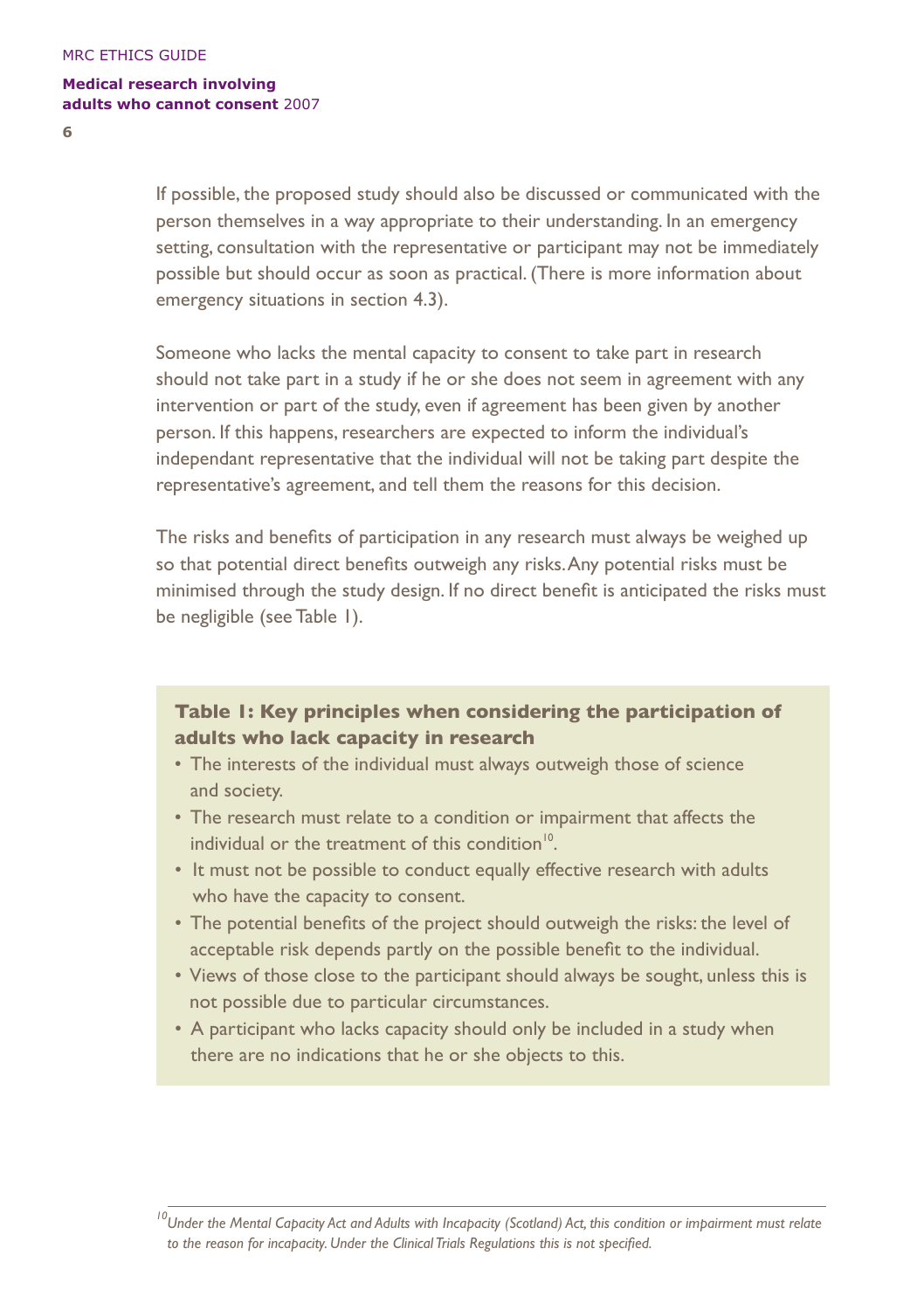$\overline{z}$ 

# **2.3 Risks and benefits Acceptable level of risk**

The extent to which the likely benefit of a research project affects the acceptable level of risk has been widely discussed.This debate is reflected in changes to the wording of the statutes in relation to the acceptable level of risk:

- *Adults with Incapacity (Scotland) Act:* In relation to the level of acceptable risk, the Scottish Act does not differentiate between research that may potentially benefit participants and that which will not. Both must impose, at most, minimal foreseeable risk and minimal discomfort.
- *Mental Capacity Act:* If research has the potential to benefit participants, the burdens imposed should not be disproportionate to that benefit. If there is no potential benefit then the risks to the patient should be 'negligible'.The Code of Practice interprets'negligible' as equivalent to 'minimal'.
- *Clinical Trials Regulations:* The trial should be expected to offer a benefit that outweighs the risks of participation or involve 'no risks at all'.

In summary, although these various instruments differ slightly in their interpretation of acceptable risks, it is clear that any risks involved in a research project should, at most, be proportionate to any expected direct benefit. If no benefits for participants are anticipated, risks should be at a minimal or negligible level.

Minimal risk has been defined by the Council of Europe*<sup>11</sup>*as a risk that "will result, at the most, in a very slight and temporary negative impact on the health of the person concerned".The Council defines minimal burden on participants as that where it is "to be expected that the discomfort will be, at the most, temporary and very slight for the person concerned."*<sup>12</sup>*

Assessment of risk has been described in MRC guidance relating to medical research involving children*<sup>13</sup>*,which divides risk into minimal, low or high. Examples of minimal risk procedures include*<sup>14</sup>*:

- Observing and measuring, provided this is done in a sensitive way and with respect for the participant's autonomy and privacy.
- Obtaining samples in a non-invasive manner, for example, urine collection.

*<sup>11</sup>Additional protocol to the convention on human rights and biomedicine, concerning biomedical research. Council of Europe at article 17 (2). http://conventions.coe.int/Treaty/en/Treaties/Html/195.htm.*  $^{12}$ Above article 17 (1).  $^{12}$ MRC Ethics Guide: Medical research involving children 2004.

*www.mrc.ac.uk/Utilities/Documentrecord/index.htm?d=MRC002430. 14MRC children guidance adapted from the Royal College of Paediatrics and Child Health. Guidelines for the ethical conduct of medical research involving children 2002.*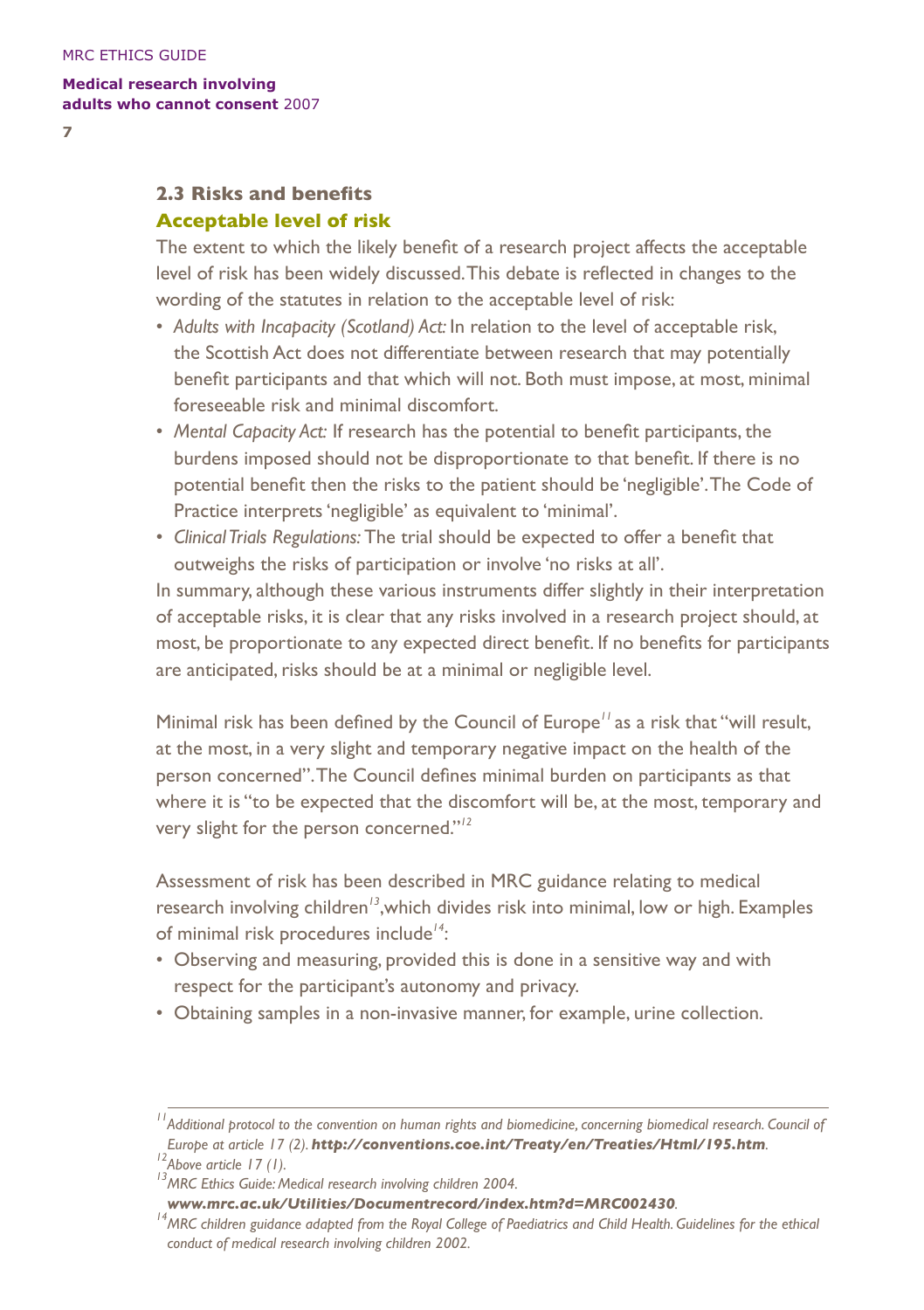#### **Potential benefits of participation**

The statutes discussed here distinguish between research projects which may directly benefit participants and those which will not.This reflects a previous division of research projects into 'therapeutic' and 'non-therapeutic' – a distinction which has been widely criticised*<sup>15</sup>*.

Estimating the potential for direct benefit is an important part of weighing up the risks and benefits of taking part in a research project.There may be occasions, however, when it is difficult to determine the potential for benefit to the individual.This may occur, for example, if clinicians are divided in their views of a particular therapy or are in equipoise – such as when a randomised controlled trial is considered appropriate.

It is up to a REC to decide whether the risks associated with a research project are acceptable in relation to the expected benefits.A careful assessment of this should therefore be provided by the researchers. (See Example A).

#### **Example A: assessment of risks and benefits**

The Blandfordshire REC was asked to review a proposal to study whether electronic tagging was beneficial to the care of older people with varying degrees of dementia who lived in residential homes.The hypothesis was that the tagging would allow the residents more freedom while minimising their risk of getting lost.There was some discussion about whether the tagging was an invasion of privacy when the individuals concerned were unable to provide informed consent. However, the results of an independent consultation, commissioned by the researchers, of relatives and carers suggested that the benefits to the residents were perceived to outweigh this concern.The tagging device was very small and not noticeable when worn.When the project was reviewed by the REC, it was questioned whether the radiofrequencies used constituted a health hazard in this age group.A decision on whether the study might go ahead was deferred until the researchers provided an updated analysis of the literature on this issue, in light of new scientific evidence.This analysis suggested that the radiofrequency risk was similar to that of mobile telephones.The REC decided that this was equivalent to a risk encountered in normal daily life and approved the study.

*<sup>15</sup>Royal College of Psychiatrists: www.rcpsych.ac.uk/publications/cr/council/cr82i.pdf 3.4. British Medical Association: www.bma.org.uk/ap.nsf/Content/consenttk2~10.*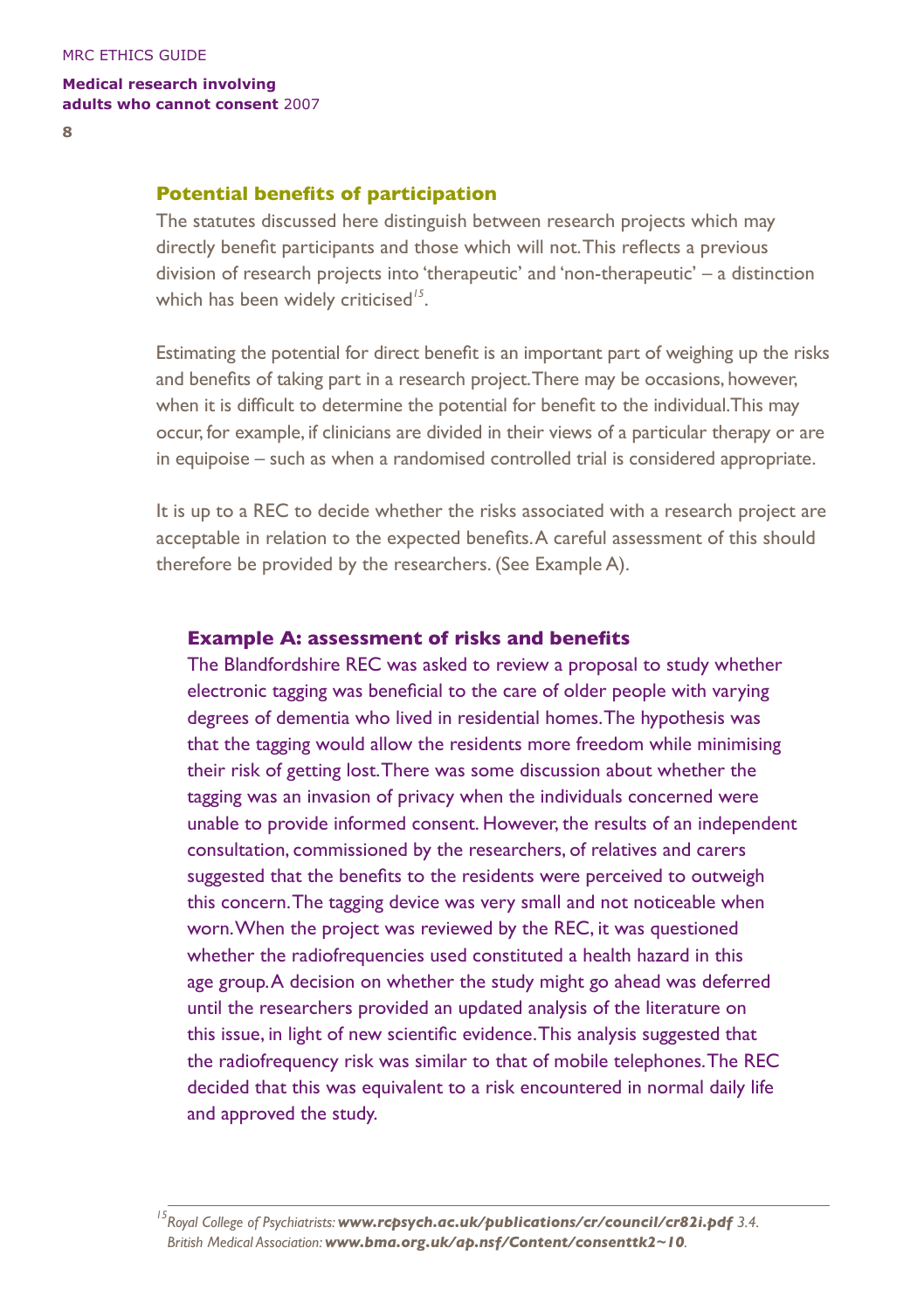9

# 3. Key concepts

## **3.1 Capacity/competence**

A person is assumed to have the mental capacity to make a decision unless it is shown to be absent.This is a fundamental principle. Mental capacity is considered to be lacking if, in a specific circumstance, a person is unable to make a decision for him or herself because of an impairment or a disturbance in the functioning of their mind or brain<sup>16</sup>. In designing a study, researchers should consider whether it is likely that some or all participants could lack or could lose their capacity to consent to take part. In this case the information provided to potential participants should include options for their continued participation if they should lose capacity.

# **Table 2: Defining incapacity – from the adults with Incapacity (Scotland) Act**

'Incapable' means unable to:

- act; or
- make decisions; or
- communicate decisions; or
- understand decisions; or
- retain the memory of decisions

by reason of mental disorder or of inability to communicate because of physical disability.

It should be noted that:

- Capacity is specific to the matter in question and so a person could have mental capacity in relation to some matters but not to others.
- Capacity can also vary in time, for example, in a patient who is temporarily unconscious or who has suffered a relapse in their psychiatric condition.
- Capacity is present if the person only has a difficulty with communication that can be overcome with human or mechanical assistance.

*<sup>16</sup> Section 2 Mental Capacity Act 2005: "A person lacks capacity in relation to a matter if at the material time he is unable to make a decision for himself in relation to the matter because of an impairment of or a disturbance in the functioning of the mind or brain."*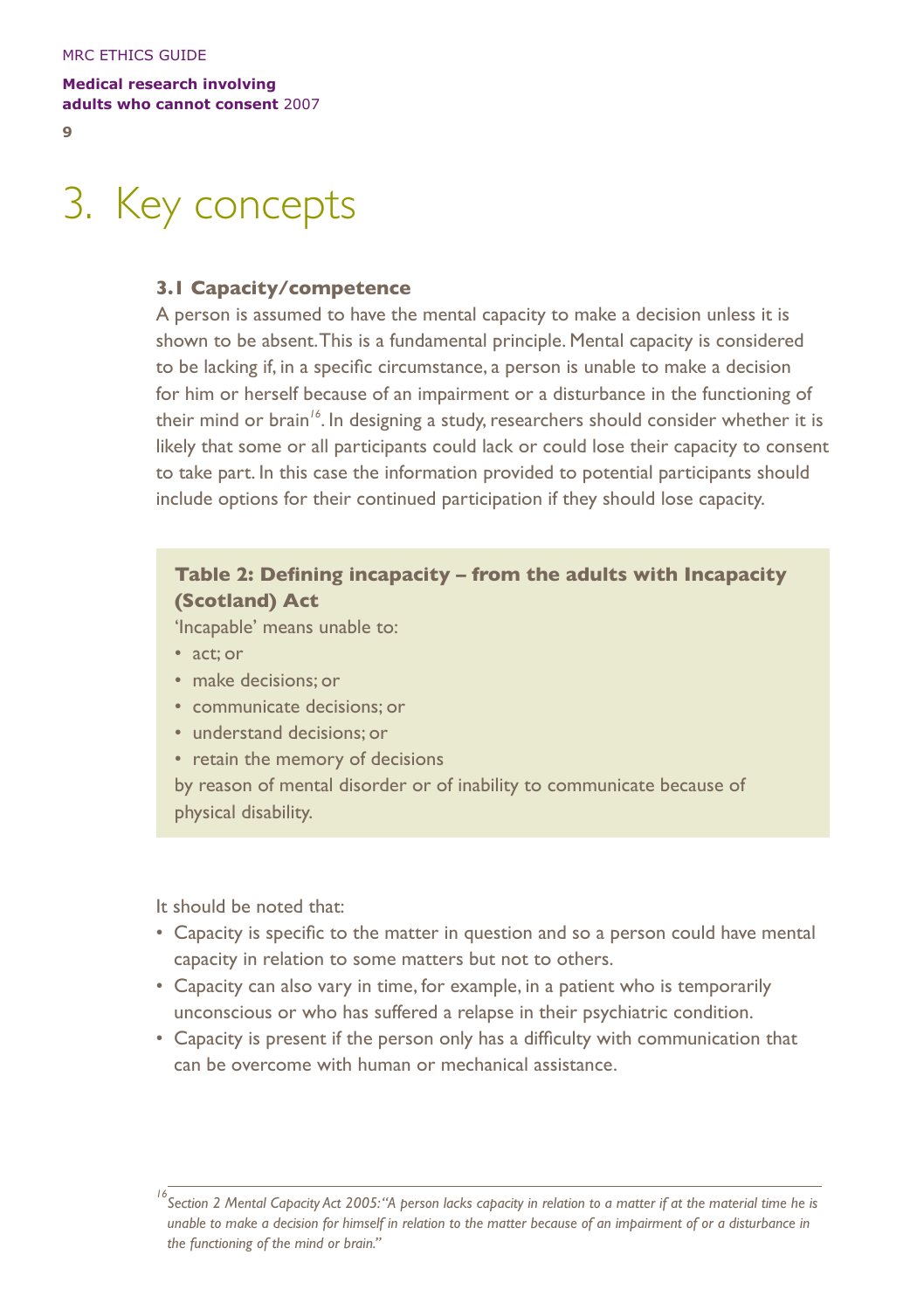### **Assessment of mental capacity**

The Mental Capacity Act (MCA) 2005 and its associated Code of Practice*<sup>17</sup>*set out criteria for assessment of mental capacity.They build upon principles previously used in the courts*<sup>18</sup>*and set out by bodies such as the General Medical Council*<sup>19</sup>* and the British Medical Association<sup>20</sup>. Assessment of mental capacity is described in the MCA as a two-stage process. First, the person must be shown to have an impairment or disturbance of brain functioning and, second, it must be shown that this renders them unable to make a particular decision.

In general, researchers must ask potential participants for consent to take part in a study<sup>21</sup>. In doing so they must consider whether the person approached has the capacity to make this judgement. In some cases the researcher may have the necessary expertise to make this decision, but often they will need to seek an opinion from the clinical team caring for the potential participant.There are several factors to be considered when deciding whether a person lacks the mental capacity to provide consent to participate in research.These are outlined in Table 3.

If a researcher or clinician is uncertain as to whether a person has the mental capacity to consent to participation in research or does not have the skills to assess this, an independent assessment should be carried out. If doubt remains or there are differences of opinion, for example, between clinical staff and relatives or carers, a court could make a ruling on this. However, it is unlikely that such steps would be taken: if such uncertainty exists it may be better not to include the patient in the study. On the other hand, when an adult does have the ability to make a decision or to indicate willingness to participate in a study for which they are eligible, this willingness should be respected as far as is practical in accordance with legal requirements. See Example B (page 12).

<sup>&</sup>lt;sup>17</sup>MCA Code of Practice issued on 23 April 2007: **www.dh.gov.uk/mentalcapacityact**.<br><sup>18</sup>Re C adult: refusal of medical treatment [1994] 1 All ER 819.<br><sup>19</sup>General Medical Council: Consent at **www.gmc-uk.org/guidance/libra**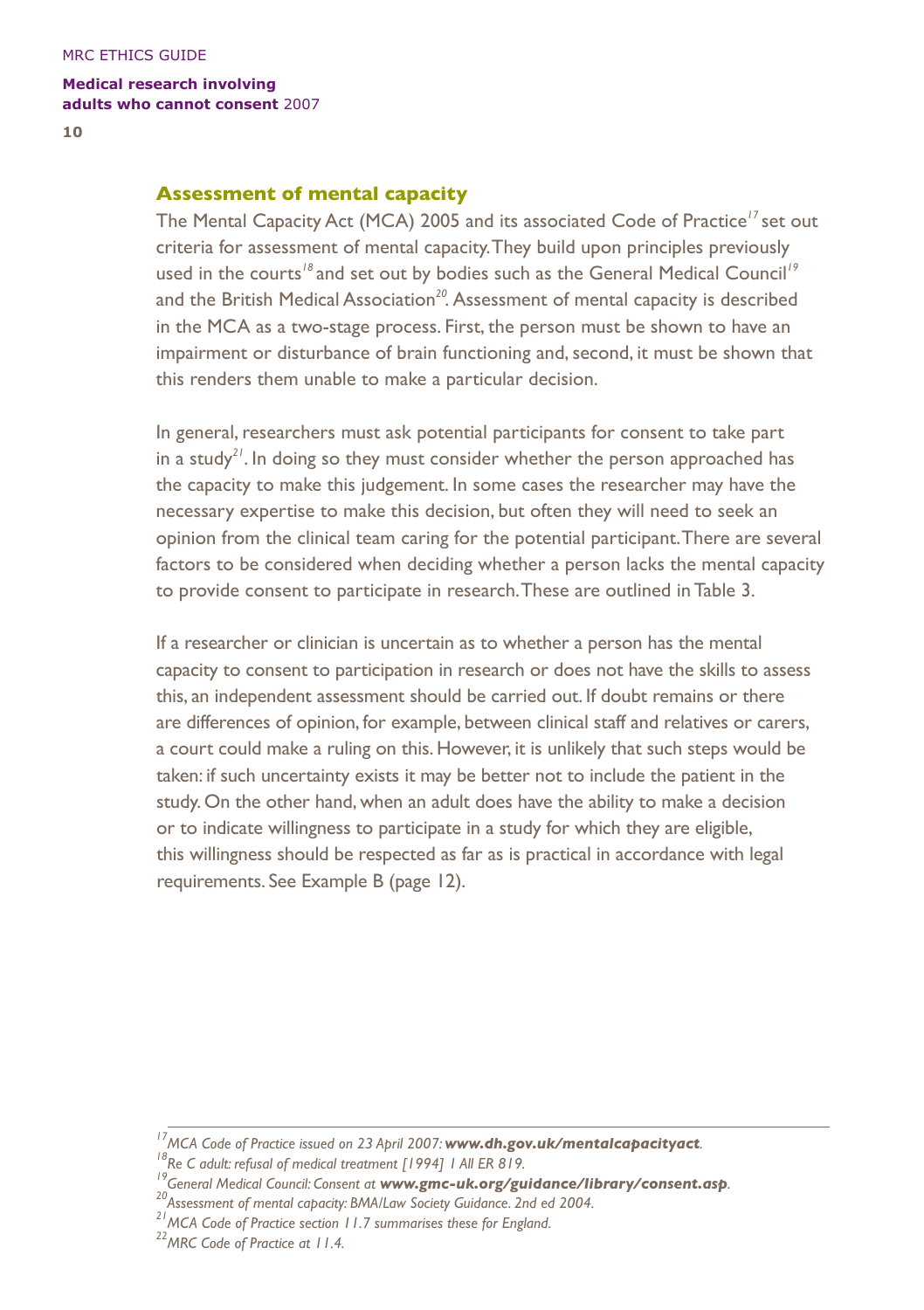**11**

# **Table 3: How to decide whether an individual lacks the mental capacity to consent to research participation (based on MCA Code of Practice)**

Researchers should assume capacity is present unless it is shown to be absent.*<sup>22</sup>*

Capacity is absent if, at the time of decision making:

- The person in question has impaired functioning of their mind or brain.
- This impairment makes the person unable to decide whether to participate in this particular research.

A person is deemed unable to decide whether to take part in research if they cannot*<sup>23</sup>*:

- **Understand** the information relevant to the decision (information should be given in a way that is appropriate to the particular person, this might include use of simplified information sheets, pictures or sign language).
- **Retain** that information for long enough to make the decision (this may be for a relatively short time, but still long enough to enable decision making to occur).
- **Use** or **weigh** that information as part of the process of making the decision (they need to understand the consequences of each option and of not making the decision).
- **Communicate** their decision (whether by talking, using sign language or any other means).

*<sup>22</sup>MCA Code of Practice at 11.4. 23Section 3 MCA 2005.*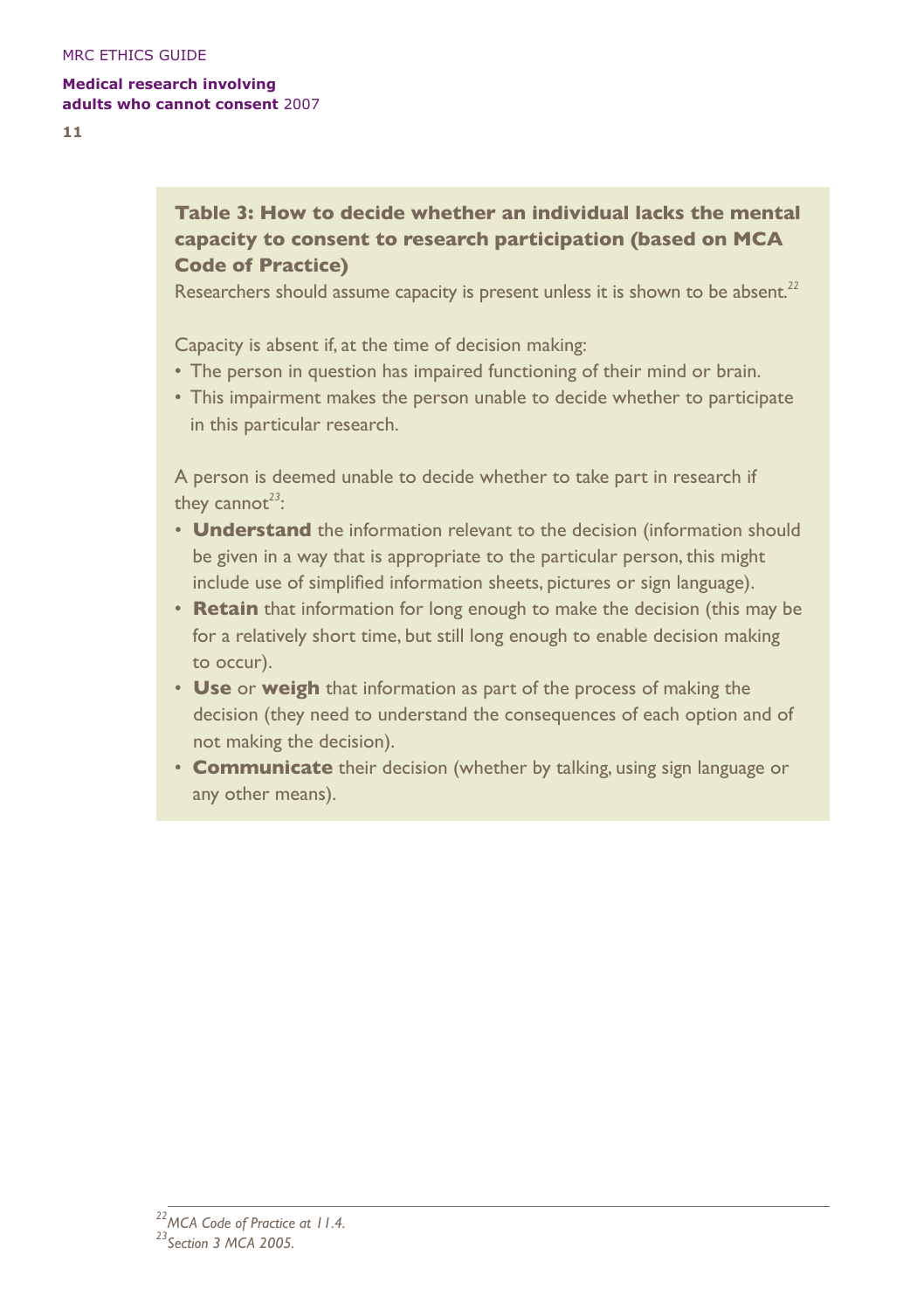### **Example B: assessment of capacity**

Mr B had taken early retirement from his career as head teacher of a large school following the diagnosis of Pick's disease. His condition meant that he had problems with language. He often misunderstood what was said to him and he had trouble putting sentences together.This made him anxious and frustrated. However, his memory remained intact.The researchers wanted to track the progress of this form of disease to assess whether there were benefits from treatment with a new antidepressant. In their ethics application they had stated that they would *only include adults with capacity to consent* in this initial study. In seeking consent from Mr B, it was necessary to explain that the treatment might alleviate the anxiety he was feeling, but could not fundamentally alter the course of the disease.

However, when talking to Mr B the researchers found that while he readily *retained* the information presented to him, he did not seem to *understand* that he would be a participant in a research study or that the treatment would be for symptoms only.The consultant neurologist leading the study decided that it would be more appropriate for Mr B to be treated by his clinical team rather than taking part in a research study, pending the outcome of studies in participants with less advanced Pick's disease who did have the capacity to consent.

- The principal investigator decided that Mr B lacked capacity to make this decision.
- The protocol submitted to the research ethics committee (REC) was for inclusion of adults who had capacity to consent only.
- Mr B could be suitable for a different research study.As capacity is decision specific, his capacity to make a decision in relation to a future study would need to be reassessed.
- If he lacked capacity in relation to making a decision to participate in another study, his participation would be subject to the steps of the relevant legislation being followed.

## **3.2 Consent**

When seeking consent, researchers should consider how to present the information about the study to each individual with respect to their lifestyle, interests, needs, religious beliefs and priorities<sup>24</sup>. If someone is unable to provide consent for themselves due to a lack of mental capacity, the next step to consider is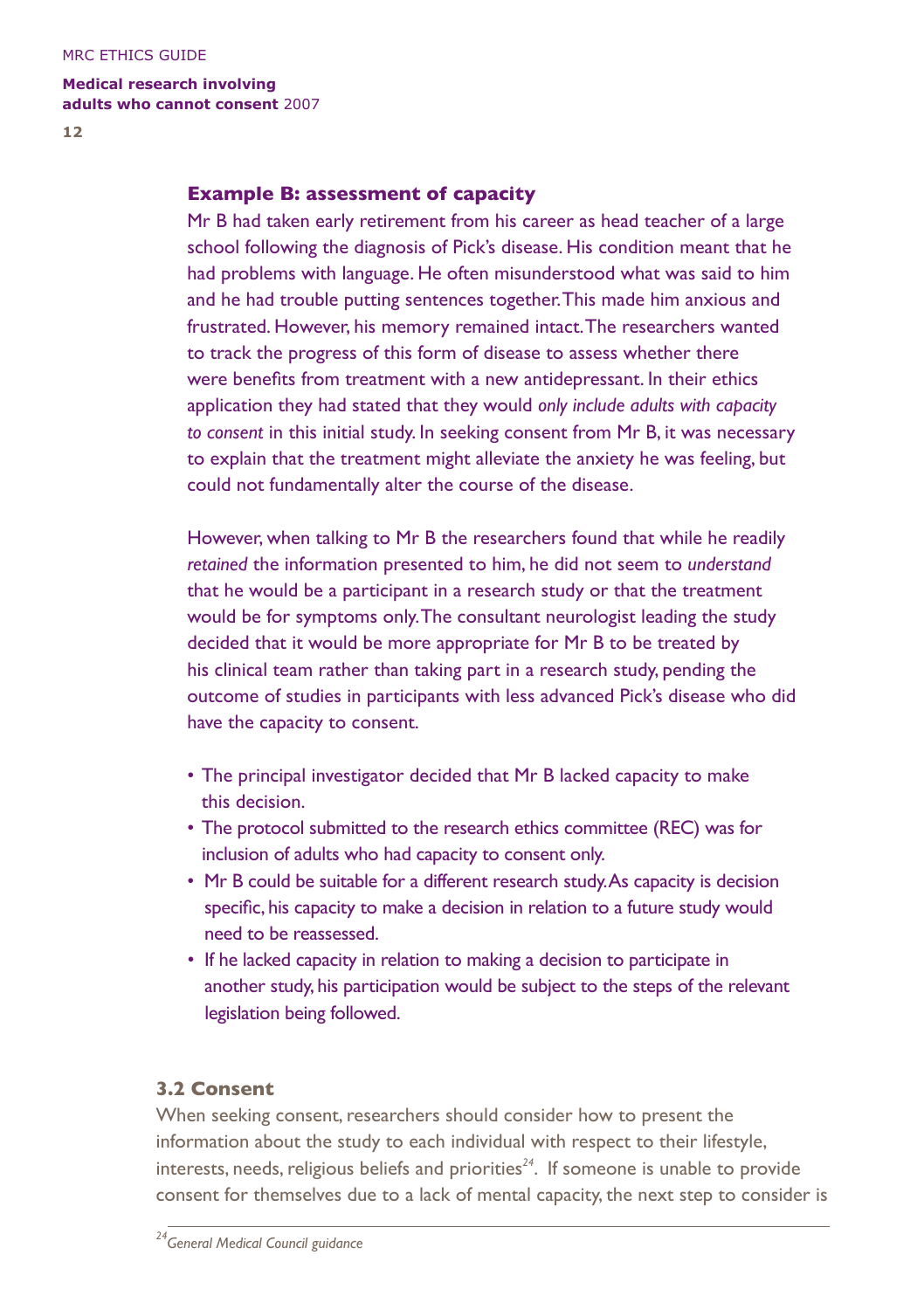**13**

whether the legal requirements and safeguards can be met if they are included without their own consent (for example, under section 30 of the MCA). Alternatively the researchers should consider not including the person in question in the research.

#### **Example C: materials for consent**

A team of researchers was carrying out a series of studies comparing the benefits of different types of physiotherapy for people with serious physical restrictions following a severe stroke.They began with the assumption that all potential recruits would have the capacity to consent.The first step was to talk with each person to establish their mental capacity, irrespective of physical disability, using picture cards to help show what the intervention involved. Among those they approached was Mrs C, who was only able to communicate by nodding her head slightly and through her facial expression. She seemed able to understand that the physiotherapy would benefit her and to indicate that she would like it.To check that she could retain the information they gave her, the researchers returned to discuss the project on a separate occasion and she responded in the same way.The researchers determined that she had capacity and discussed this with her GP who agreed.The reasons for believing she had capacity were documented in the study records.

Mrs C's daughter was her main carer. Using the same methods the researcher obtained Mrs C's agreement to discuss the study with her daughter.

#### **3.2.1 Giving consent on behalf of an adult who lacks capacity**

There are varying interpretations of the meaning of consent by others for an adult who cannot give their own consent to participate in a research study.The laws and regulations relating to medical research involving adults who lack capacity to consent do not use the 'best interests' test. Instead they set out the necessary criteria for the research to be legal and allow for varying degrees of consent by others. In relation to all clinical trials throughout the UK (and all types of medical research in Scotland), consent to the participation of an adult lacking capacity is given by the legal representative or relative of the participant (the hierarchy for this is described further below).The Clinical Trials (CT) Regulations described below specify that this consent by a legal representative represents the presumed will of the participant*<sup>25</sup>*. For research outside Scotland not covered by the CT Regulations, the person consulted gives agreement rather than consent (see Table 4).

*<sup>25</sup>Medicines for Human Use (Clinical Trial) Regulations SI 2004 no.103sch 3 part 5 (12).*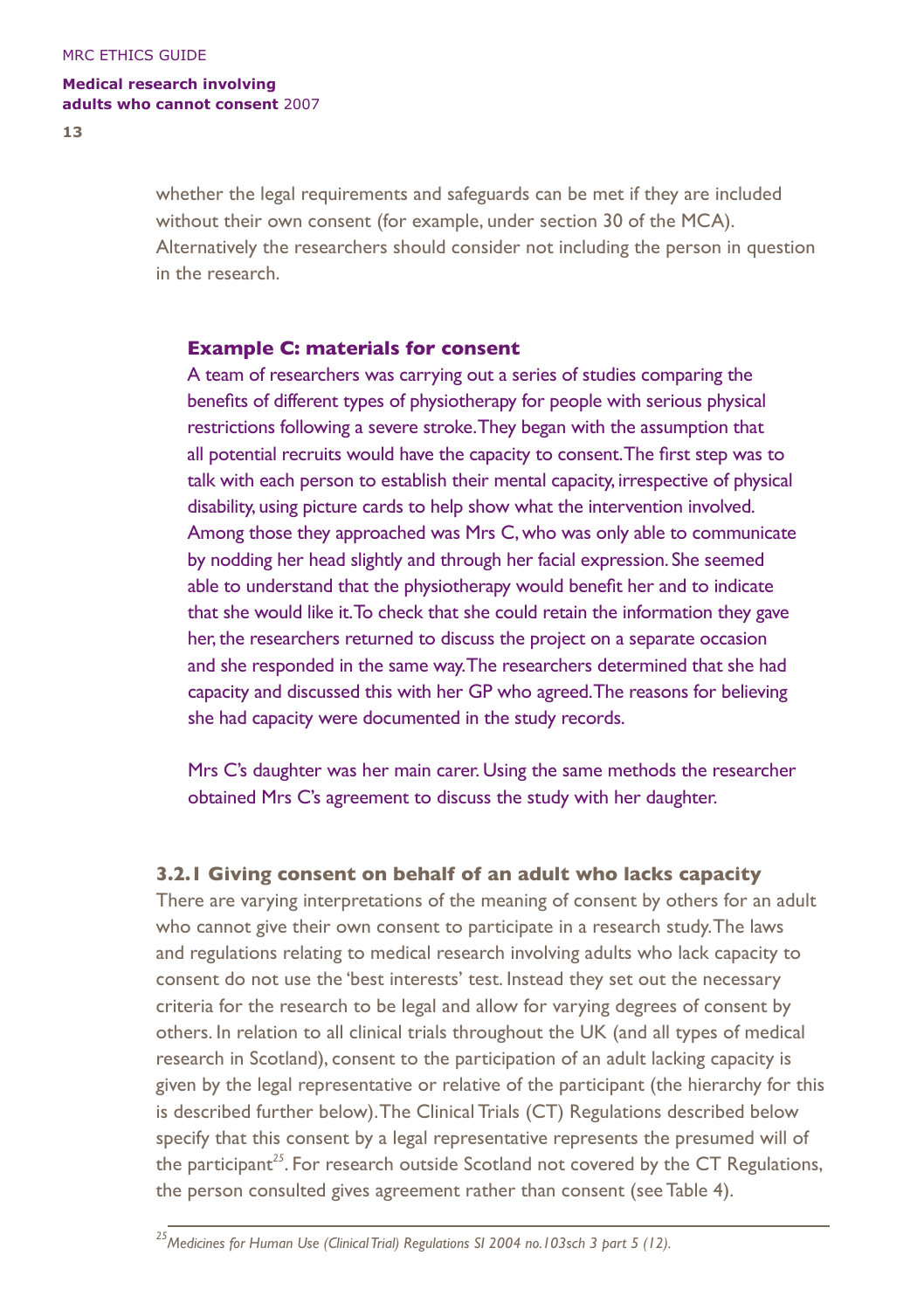**14**

| Table 4                                                          |                                                                                                                                                                                                                                                                              |                                                       |                                                                                                      |  |
|------------------------------------------------------------------|------------------------------------------------------------------------------------------------------------------------------------------------------------------------------------------------------------------------------------------------------------------------------|-------------------------------------------------------|------------------------------------------------------------------------------------------------------|--|
| <b>Type of</b><br>study                                          | <b>Who should</b><br>be asked                                                                                                                                                                                                                                                | What<br>should they<br>be asked                       | <b>What is</b><br>given?                                                                             |  |
| Clinical trial in<br>England, Wales and<br>Northern Ireland      | Legal representative:<br>I. Relative or person<br>independent of trial and<br>providing care or<br>2. Doctor primarily<br>responsible for adult's<br>treatment, or another<br>independent person<br>nominated by<br>healthcare provider                                      | Presumed will<br>of participant                       | Informed<br>consent                                                                                  |  |
| Clinical trial in<br>Scotland                                    | Legal representative:<br>I. Guardian or welfare<br>attorney authorised to take<br>decisions re research or<br>2. Negrest relative or<br>3. Doctor primarily<br>responsible for adult's<br>treatment, or another<br>independent person<br>nominated by<br>healthcare provider | <b>Presumed will</b><br>of participant                | Informed<br>consent                                                                                  |  |
| Research which is<br>not a clinical trial<br>(England and Wales) | Carer or consultee<br>I. Unpaid person with an<br>interest in the welfare of<br>the potential participant or<br>2. Person who is<br>independent of project                                                                                                                   | Opinion on<br>views and<br>feelings of<br>participant | Advice as<br>to whether<br>participant<br>would decline to<br>take part if he or<br>she had capacity |  |
| Research which is<br>not a clinical trial<br>(Scotland)          | I. Guardian or welfare<br>attorney authorised to<br>take decisions about the<br>research or<br>2. Nearest relative                                                                                                                                                           | Their consent                                         | Consent                                                                                              |  |

*Note: Emergency recruitment to research projects has separate requirements which are summarised in section 4.3.*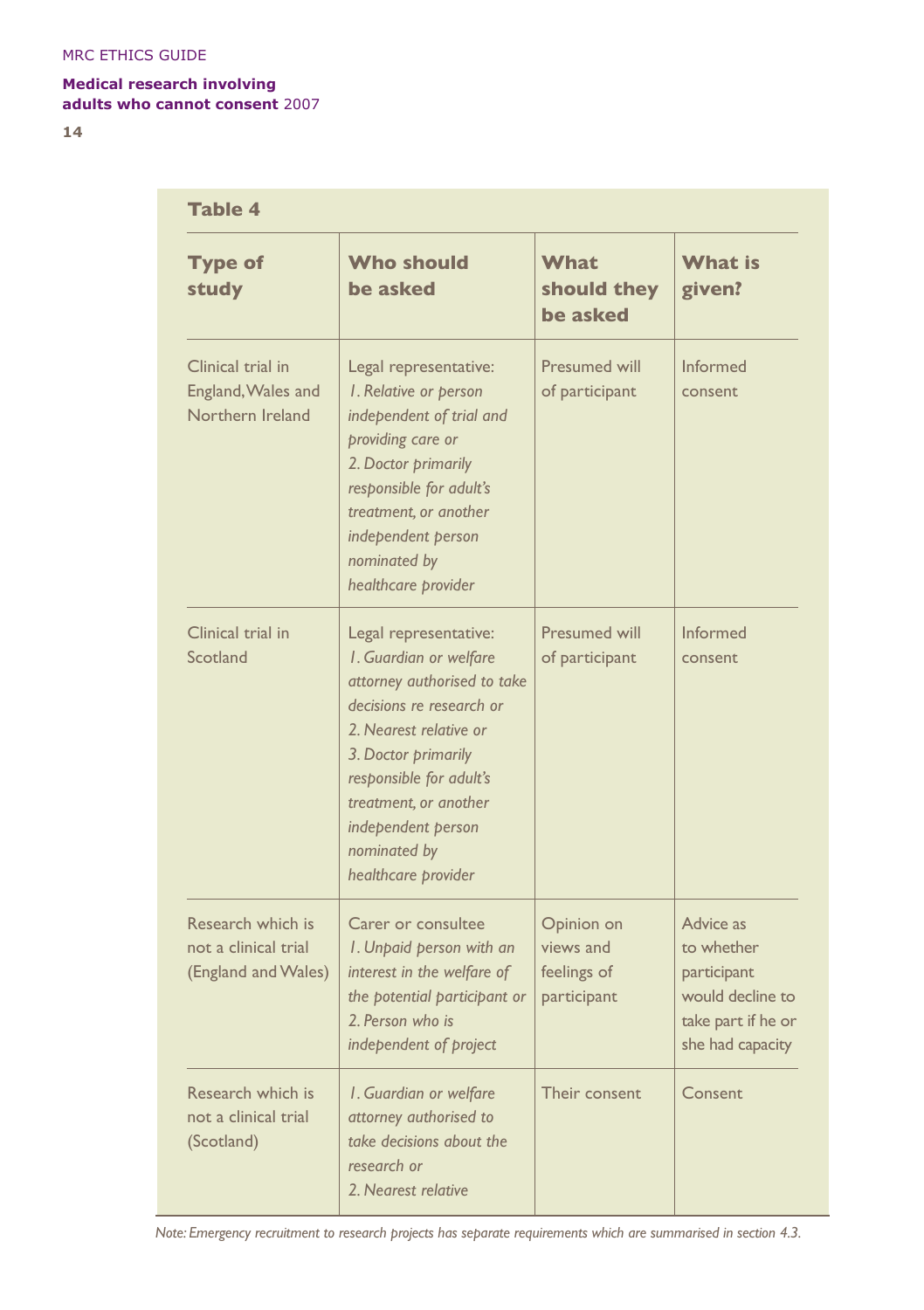## **3.2.2 Loss of capacity during the course of the research**

(See separate guidance for transitional arrangements for studies already underway in England andWales on 1 October 2007.)

## **1. Clinical Trials Regulations:**

In a clinical trial (as defined by the CT Regulations – see more details in section 4.1), consent from an adult to participate in a trial remains valid after loss of capacity, providing the trial is not significantly altered. It is good practice in such a case to consult with carers and take note of any signs of objection or distress from the participant.The investigator should consider withdrawing a participant if any objections are raised.

## **2. Mental Capacity Act:**

1.Where it is known that a participant has lost capacity following agreement to take part in a study and further consent is required from all participants, for example for further blood sample collection, researchers should comply with the requirements of the MCA.

2. For participants who gave consent before 31 March 2008 to take part in a study that began before October 2007, there are specific regulations under the MCA detailing the steps to be taken if a participant is subsequently known to have lost capacity*<sup>26</sup>*.

3. For participants and studies that do not fall under guidance for the above dates, the MCA does not specify what steps should be taken if capacity is lost following consent to participate in a study. If no further interventions are required in the study and researchers wish to keep using data or tissues, it is open to interpretation as to whether further consent is required. Current guidance from the Department of Health, England (DH) and theWelsh Assembly Government is that in this situation 'properly informed and expressed consent'*<sup>27</sup>* given prior to loss of capacity can be relied upon. In the absence of such consent, DH and Welsh Assembly Government guidance says that the requirements of the MCA must be fulfilled.This includes obtaining agreement from a personal or professional consultee for continued use of data or tissues in the study, as well as obtaining REC approval for this.

*<sup>26</sup>Please see separate guidance from the MRC on these transitional arrangements. 27Mental Capacity Act and consent for research, Department of Health (England) and Welsh Assembly Government 2007.*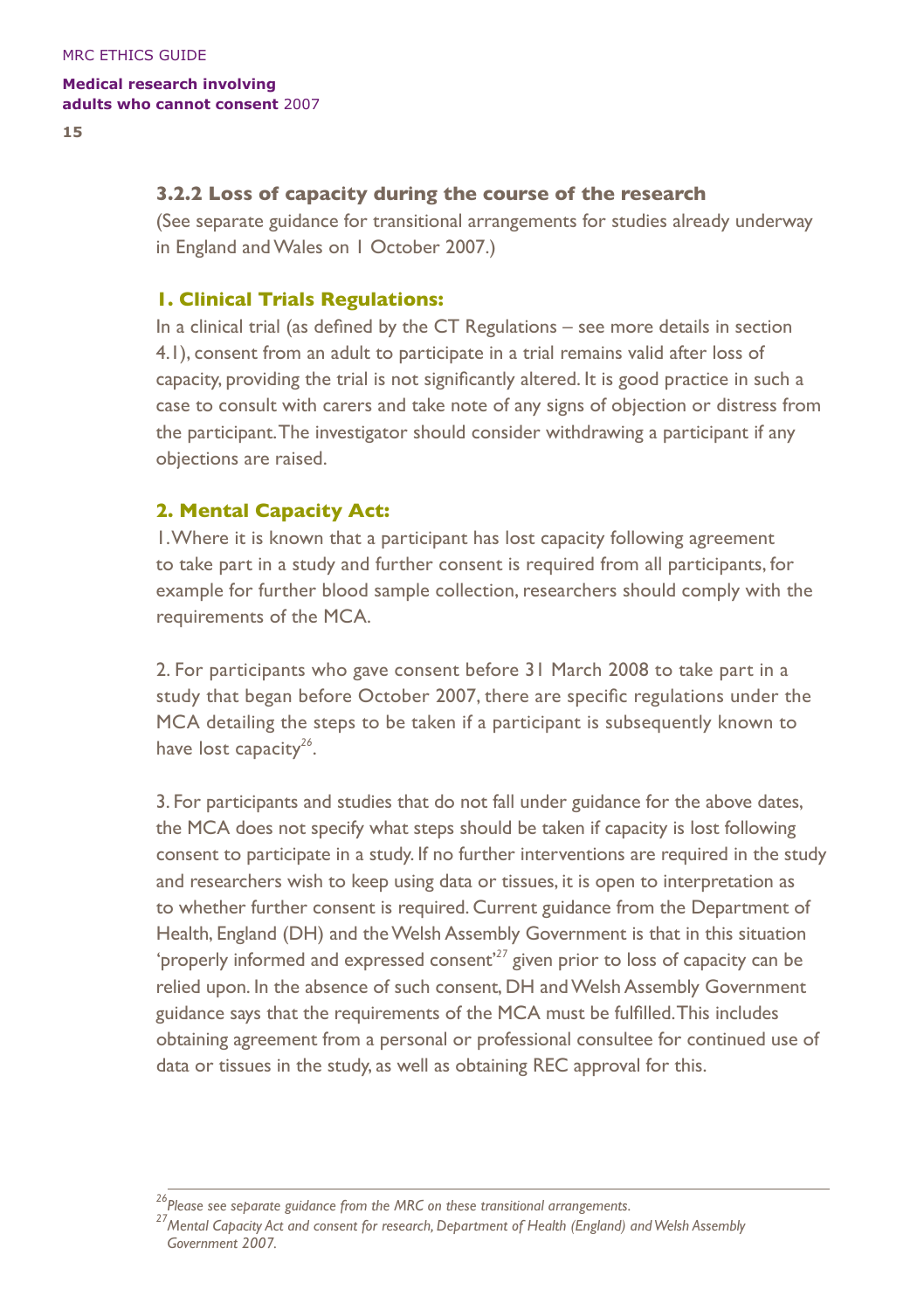**16**

If an individual has made a decision to participate in research and subsequently loses capacity, it is expected that this consent would be respected in most circumstances and so use of samples or data could continue. Procedures should be in place in any study to ensure that, where necessary, participants can withdraw or be withdrawn from the study at any time. If the participant loses capacity, a request by a representative for withdrawal from a study should be considered carefully to ensure that it reflects the wishes of a participant before loss of capacity, their current situation and any potential benefits or harm that could arise from continued participation in the research study.

When designing studies, researchers should consider the risk of participants losing capacity during the course of a study and, where appropriate, should discuss this possibility with them.The consent form should include an option to consent to remain in the study in the event of incapacity.This consent would not be 'absolute', as continued participation will depend upon individual circumstances.

The participant may continue to receive a treatment received during the research if withdrawal would create a significant risk to their health.

## **3. Adults with Incapacity (Scotland) Act:**

The Act does not refer to loss of capacity during a research study. It will be up to researchers and the REC to decide whether procedures need to be in place for such an eventuality.The MRC advises that the principles described above should be followed when considering existing consent and the potential for withdrawal from a study.

## **4. Human Tissue Act 2004:**

The Act and its associated regulations*<sup>28</sup>*state that storage and use of human tissue for research must be done in accordance with the provisions of the MCA, unless the adult consented before losing capacity. In Northern Ireland approval is required from an REC to store and use tissue from adults who lack capacity to consent.

Example D illustrates some of the issues that may arise when a person loses capacity during the course of research.

*<sup>28</sup>Human Tissue Act 2004 (Persons who lack capacity to consent) Regulations 2006 at 3c and d and Human Tissue Act 2004 at s6.*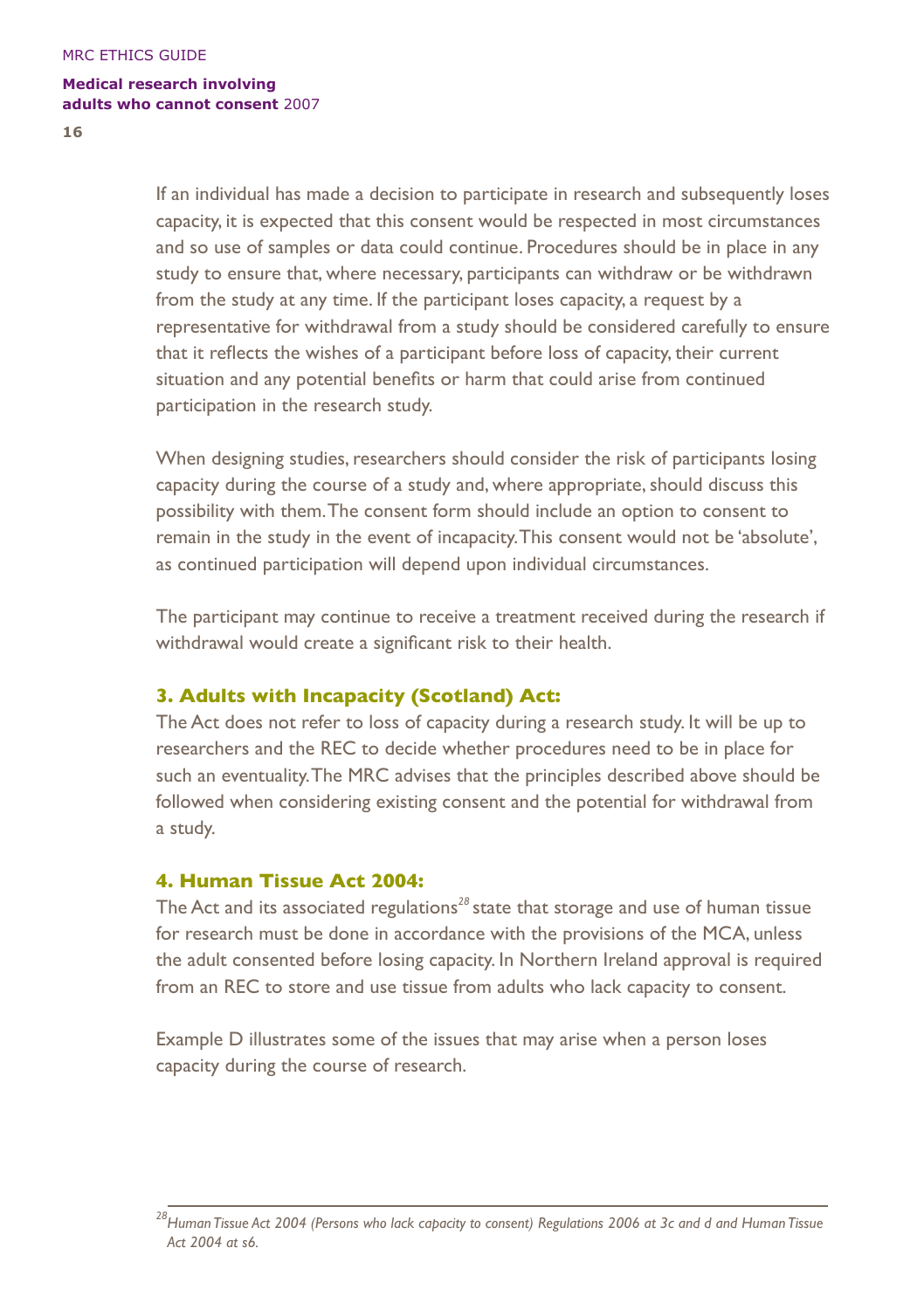#### **Example D: consent for new samples in long-term study**

Mr D had enrolled in a long-term, REC-approved, population study of people at risk of dementia 20 years previously.Aware of the devastating effects of the disease, he wanted to help find out more about it to help expand the options for future treatment and care. Mr D went on to develop Alzheimer's in his late 60s and was now in an advanced stage of dementia.When signing up for the study, he had given consent to re-assessment at yearly intervals throughout his life and indicated that he would wish this to continue in the event that he lost capacity. He also consented to continued use of his data in the study in the event that he lost capacity or was withdrawn from the study. This meant that the researchers were able to continue to monitor him.

For a long time, he had seemed perfectly happy with this arrangement and this was confirmed when the researchers checked annually with his carers. However when an important new test became available that would involve taking further blood samples from the entire study population it became necessary to ask each participant for their specific consent to the alteration in sampling practice.Although the researchers would have liked to keep Mr D in the study, he was no longer able to consent for himself and his prior wishes were unknown. Furthermore, his carers informed the researchers that he had recently been hospitalised with an infection and had subsequently developed a marked fear of needles.

The researchers agreed with the family that Mr D should not be included in the next round of sampling as the outcome of the research would not be of any direct benefit to his own health. In addition, his present condition meant that he may have found the taking of blood samples distressing: this was deemed an unacceptable risk.

However, the family agreed that the data and samples already collected could continue to be used in the study, in accordance with Mr D's previously expressed wishes.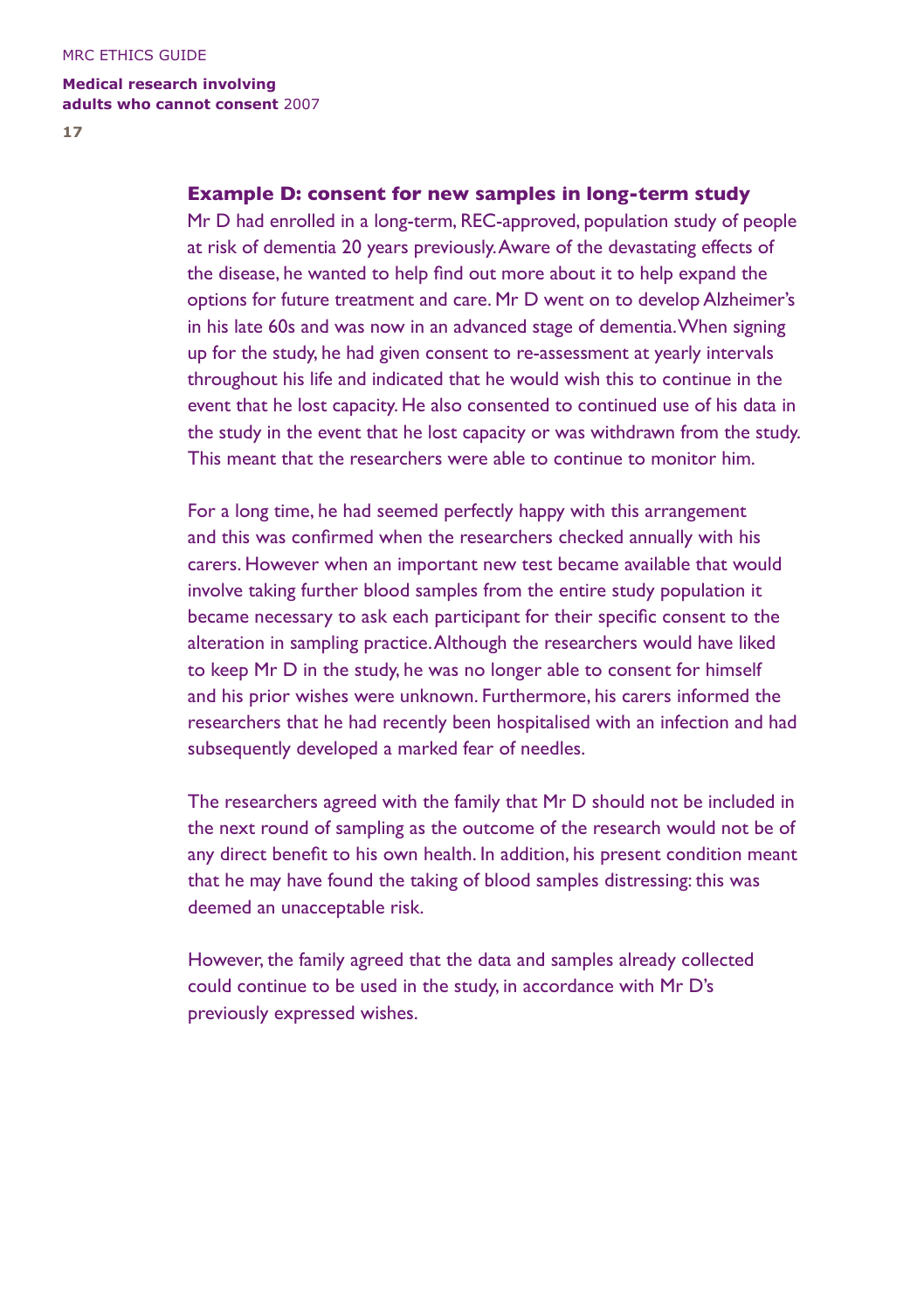# 4. Legal requirements for research

#### **4.1 Legislation relevant to medical research**

The law in the UK now makes a distinction between two types of research involving people.These are (i) clinical trials of medicinal products and (ii) other research involving people. In relation to capacity, these studies are governed by three separate pieces of legislation. Clinical trials of medicinal products are governed by the Medicines for Human Use (Clinical Trials) Regulations 2004 (CT Regulations) while other research is governed by the Adults With Incapacity (Scotland) Act 2000 (AWIS) or the Mental Capacity Act 2005 (MCA).The CT Regulations implement a European Directive and apply to all of the UK.The AWIS applies only to Scotland and the MCA applies only to England and Wales.

To ensure that research is conducted lawfully researchers must first determine into which category their proposed research falls. It is important to note that the legal definition of a 'clinical trial' (i.e. a study which falls under the CT Regulations) is tightly defined, whereas in wider usage the term can sometimes refer to other types of study. See Example E.

1. Clinical trials of medicinal products:These are regulated by the CT Regulations and defined as "interventional investigations or studies undertaken to ascertain the efficacy or safety of a medicinal product in human subjects"*<sup>29</sup>*.The CT Regulations contain requirements that apply if adults who lack capacity are to be included in such research. Further guidance on the regulation of clinical trials and how to determine if a study falls into this category is available at **www.ct-toolkit.ac.uk**. The Medicines and Healthcare products Regulatory Agency (MHRA) can provide advice on an individual basis about whether a proposed trial is covered by the CT Regulations. In addition, an algorithm to help decide whether research is a clinical trial of a medicinal product is available at **http://ec.europa.eu/enterprise/ pharmaceuticals/pharmacos/docs/doc2006/04\_2006/clinical\_trial\_ qa\_april\_2006.pdf**.

*<sup>29</sup>Medicinal products are defined by the MHRA as "substances or combinations of substances which either prevent or treat disease in human beings or are administered to human beings with a view to making a medical diagnosis or to restore, correct or modify physiological functions in humans."* 

*A clinical trial is defined by the MHRA the as "an investigation in human subjects which is intended to discover or verify the clinical, pharmacological and/or other pharmacodynamic effects of one or more medicinal products, identify any adverse reactions or study the absorption, distribution, metabolism and excretion, with the object of ascertaining the safety and/or efficacy of those products." This definition includes pharmacokinetic studies. www.mhra.gov.uk/home/idcplg?IdcService=SS\_GET\_PAGE&nodeId=723.*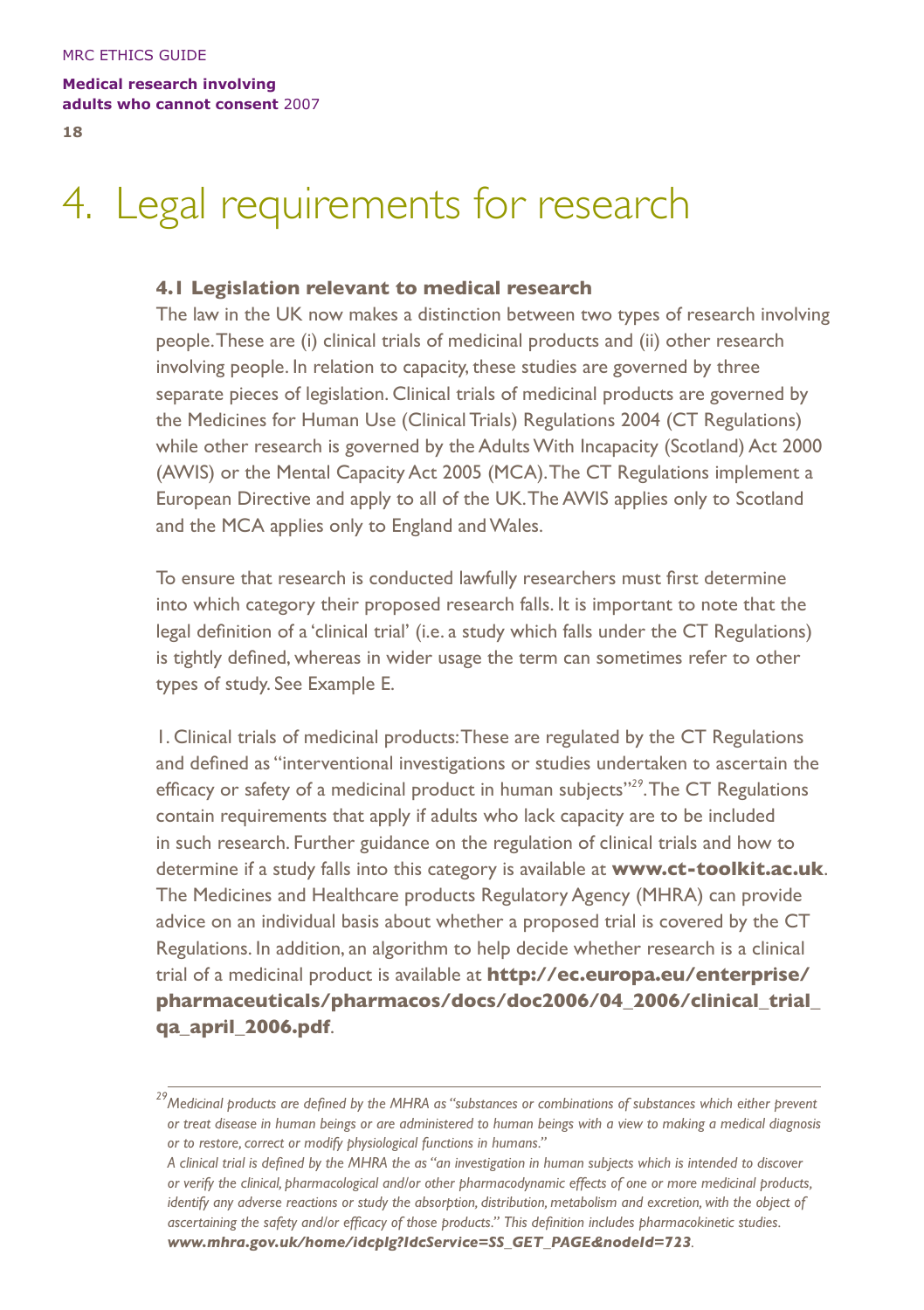**19**

### **Example E: clinical trial governed by the MCA or CT Regulations**

Researchers in an English teaching hospital aim to compare two different neurosurgical techniques for treating severe sub-arachnoid haemorrhage. Many of the potential participants will lack capacity to consent due to the effects of the haemorrhage.

*This will not be a clinical trial of a medicinal product and so would fall under the MCA.*

The same unit also wishes to perform a study comparing the effects of a new anti-fibrinolytic drug on outcome after sub-arachnoid haemorrhage. *This research is a clinical trial of a medicinal product.*

2.All other'intrusive' research in England andWales involving adults who lack mental capacity to consent falls under the MCA, which contains specific requirements for the conduct of such research. Intrusive research in this context is described as that where: "if a person taking part had capacity, the researcher would need to get consent to involve them"*<sup>30</sup>*. It specifically excludes research that falls under the CT Regulations.

3. Research in Scotland is governed by the AWIS.This contains requirements for "surgical, medical, nursing, dental or psychological research"*<sup>31</sup>*.The Act gives specific requirements which are broadly similar to the MCA but have some differences in their detail. Section 4.2.3 below summarises the position in Scotland.

4.Table 5 summarises the legislation relevant to research involving people in different parts of the UK.

*<sup>30</sup>MCA Code pf Practice at 11.6. 31AWIS 2000 at 51(3).*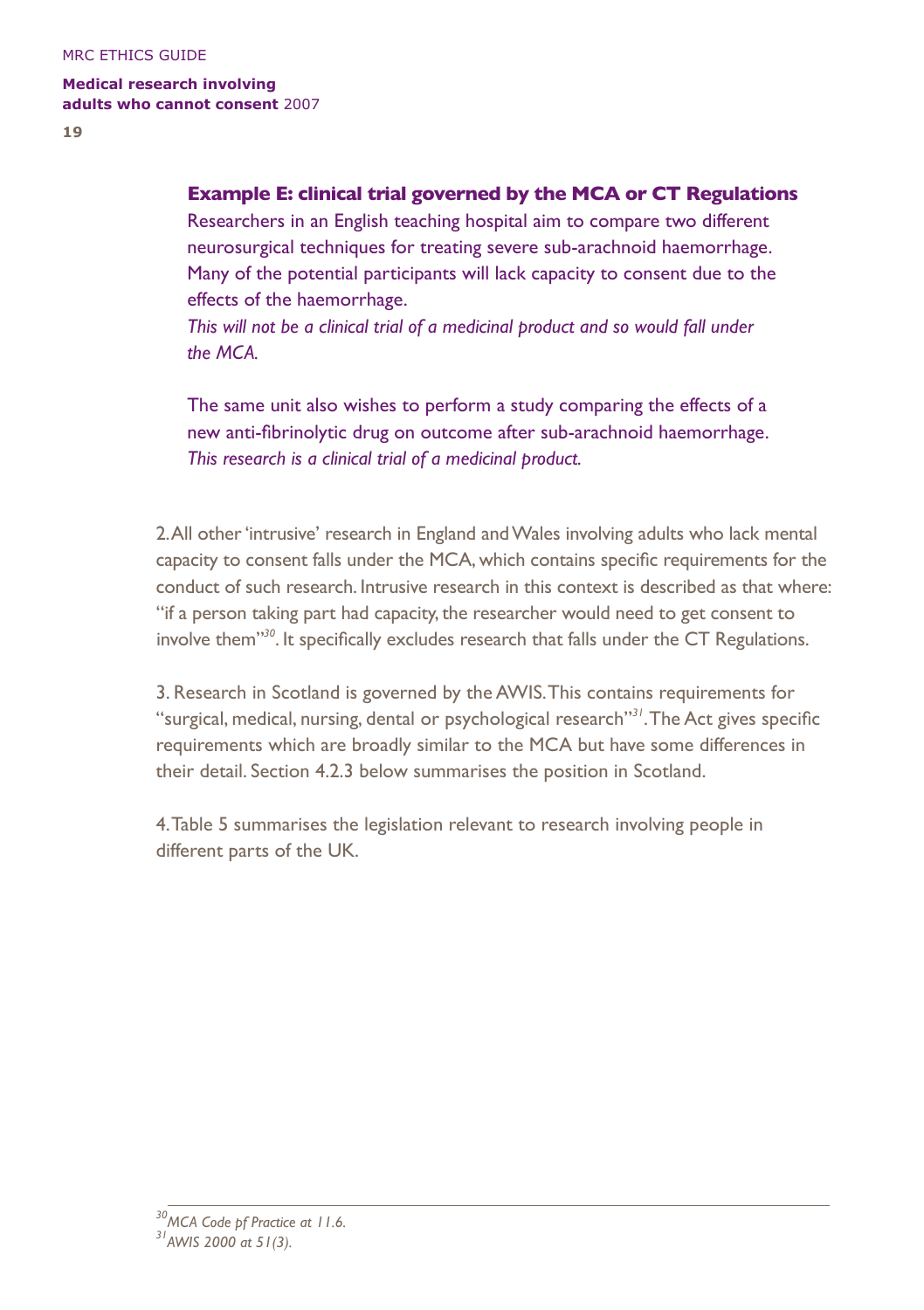**20**

| <b>Table 5: Summary of relevant legislation</b>                                                |                                                 |                            |              |  |
|------------------------------------------------------------------------------------------------|-------------------------------------------------|----------------------------|--------------|--|
| The Medicines for Human<br>Use (Clinical Trials) Regula-<br>tions 2004 (CT Regulations) $ yes$ | England and Wales   Scotland   Northern Ireland | yes                        | yes          |  |
| <b>Adults With Incapacity</b><br>(Scotland) 2000 (AWIS)                                        | no                                              | yes                        | no           |  |
| <b>Mental Capacity Act 2005</b><br>(MCA)                                                       | yes                                             | no                         | under review |  |
| Human Tissue Act 2004                                                                          | yes                                             | mostly<br>no <sup>32</sup> | yes          |  |
| Human Tissue (Scotland)<br>Act 2006                                                            | no                                              | yes                        | no           |  |
| Data Protection Act 1998                                                                       | yes                                             | yes                        | yes          |  |
| Human Fertilisation and<br>Embryology Act 1990 <sup>33</sup>                                   | yes                                             | yes                        | yes          |  |

## **4.2. Requirements for research**

This section summarises the requirements of the different laws and regulations that apply to research involving adults who lack capacity to consent. In italics are points of good practice that are additional to the legal requirements. In order to refer to the correct section, the key questions are:



*<sup>32</sup> Of relevance, section (45) of the Human Tissue Act relating to DNA analysis also applies in Scotland. For further guidance on the use of human tissue in research, please refer to separate MRC publications. 33At the time of publication in October 2007, a draft Bill amending this Act was being prepared.*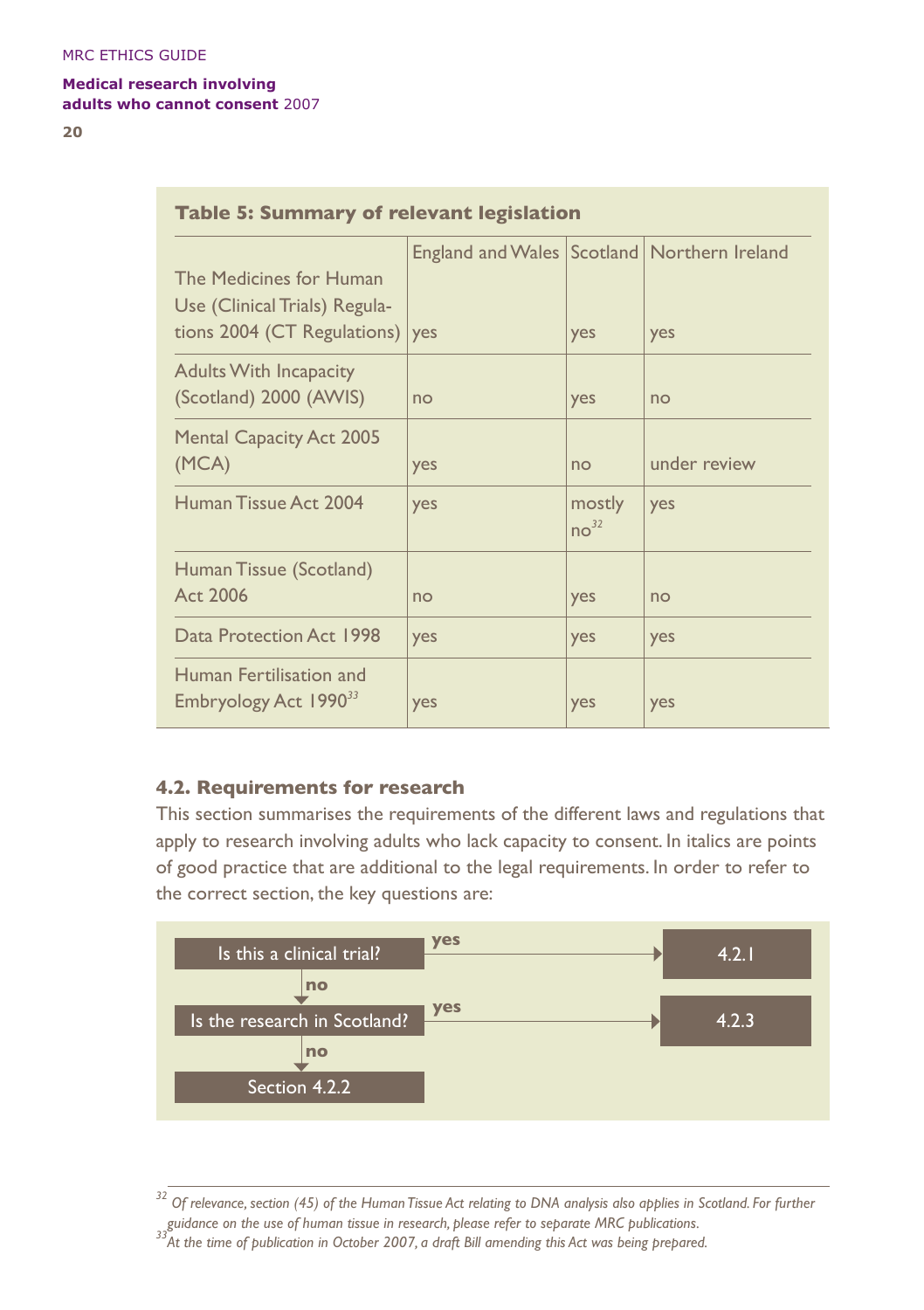### **4.2.1 Clinical trials (all of the UK)**

Clinical trials that fall under the CT Regulations are defined above (section 4.1): In order to comply with the CT Regulations, a trial must be approved by a recognised research ethics committee (REC) and licensed by the MHRA.All clinical trials must comply with the Good Clinical Practice (GCP) guidelines issued by the International Conference on Harmonisation. In relation to adults who lack mental capacity to consent, the GCP guidelines have specific requirements that must be met.These are summarised here. Please note that there are separate requirements for research in emergency situations, which is discussed in section 4.3.

#### **Trial design**

• A clinical trial must relate directly to a life-threatening or debilitating clinical condition from which a potential participant suffers. (Note that this differs from the requirements for other types of research, which must be relevant to the condition or impairment causing the loss of capacity.) See Example F.

## **Example F: clinical trials that relate directly to a participant's condition**

1. Researchers have designed a trial studying adults with head injury and impaired consciousness.They wish to assess the effects of a 48-hour infusion of corticosteroids on survival and neurological disability. *This trial relates directly to the cause of the impaired consciousness in this group of patients.*

2.A trial is underway comparing the efficacy of two different dietary plans on blood glucose control in late-onset diabetes. Mrs F has advanced dementia and diabetes. Her family have read about the trial and request that she be included.The researchers consult the REC as to whether they could approve an amendment to the protocol to allow incapacitated adults to be included. In this case the study (which is not a clinical trial of a medicinal broduct) does not *relate to the cause of the impairment of Mrs F's capacity – which is dementia. It would therefore not be possible for the REC to approve this amendment. However, if it were a clinical trial comparing oral and subcutaneous insulin Mrs F's participation could be approved. This is because the study would then be a clinical trial of a medicinal product and would relate directly to a condition – diabetes – from which Mrs F suffers.*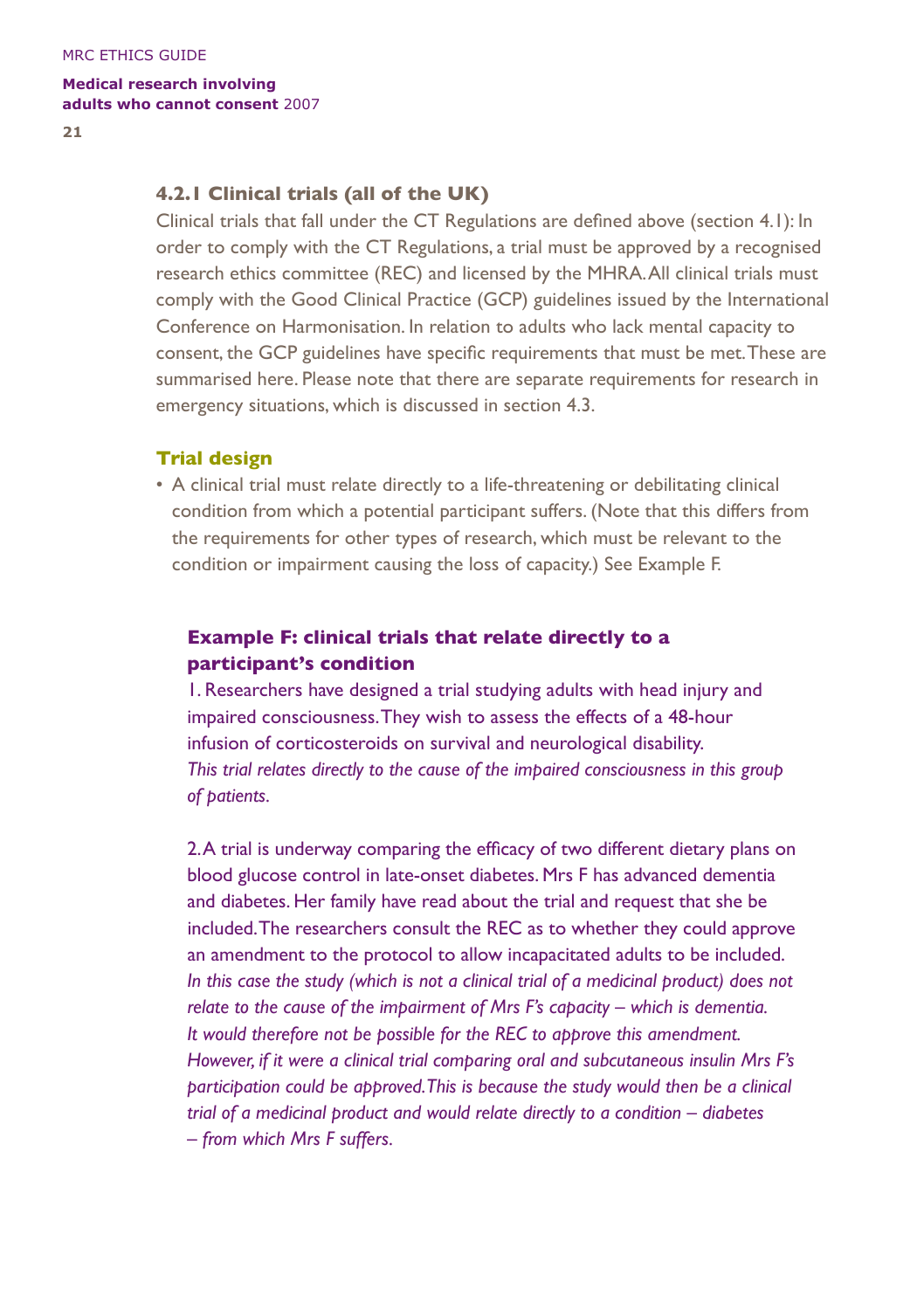**22**

- There must be grounds to expect that administering the medicinal product to be tested in the trial will produce a benefit to the participant that outweighs the risks (or will result in no risk at all).
- The clinical trial is essential to validate data obtained:
	- in other clinical trials involving participants who are able to give informed consent, or
	- by other research methods.
- No incentives or financial inducements may be given to a participant or their legal representative, except provision for compensation in the event of injury or loss*<sup>34</sup>*.

## **Consent by legal representative**

- Consent by a legal representative is required if consent to participate was *not*  given prior to the loss of capacity.
- If the proposed study participant refused consent to participate before the loss of capacity, he or she cannot be included in the trial.
- In England,Wales and Northern Ireland the legal representative is:
	- A person independent of the trial, who by virtue of their relationship with the potential study participant is suitable to act as their legal representative for the purposes of that trial, and who is available and willing to so act for those purposes. *Or if there is no such person:*
	- A person independent of the trial, who is the doctor primarily responsible for the medical treatment provided to that adult.
	- Or a person nominated by the relevant healthcare provider.
- In Scotland the legal representative is:
	- The guardian or welfare attorney (this is a person appointed to deal with matters of personal welfare by an individual prior to his or her loss of capacity). *Or, if one has not been appointed:*
	- The nearest relative.

*<sup>34</sup>MRC policy is that, as in other research, payment of legitimate expenses of participants or representatives directly related to participation in the trial is generally considered acceptable.*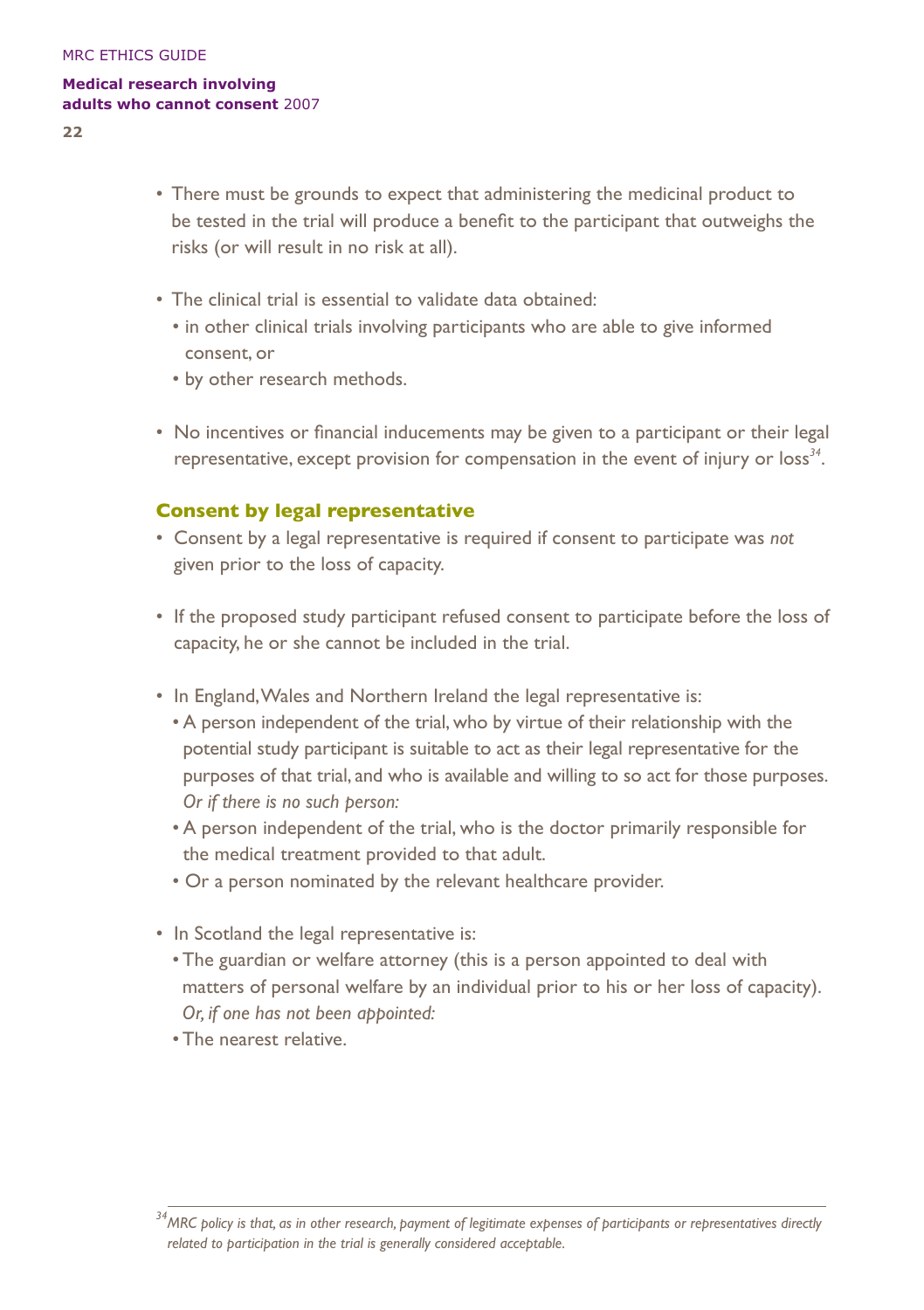**23**

 *Or, if that person is not available:*

- The doctor responsible for the medical treatment of the patient if they are independent of the study, or a person nominated by the healthcare provider.
- The legal representative should have an interview with a member of the investigating team, during which the following should be discussed or made available to them:
	- Objectives, risks and inconveniences of the trial and the conditions under which it is to be carried out.
	- Contact details for further information.
	- Their right to withdraw the participant from the trial at any time without detriment.
- After such discussions, the legal representative may give their 'informed consent' for the person to participate in the clinical trial. In relation to clinical trials, this consent is taken by the CT Regulations to represent the 'presumed will' of the participant.

## **Views of the participant**

- The potential participant should receive information about the trial and its risks and benefits according to his or her capacity to understand this information.
- If the person in question is capable of assessing the information referred to above and forming an opinion about it, then an explicit wish to refuse participation or to withdraw from the clinical trial at any time must be given serious consideration by the investigator.
- Although the law requires only 'consideration', it is good practice to comply with any such request.The only exception would be if not participating or withdrawing from the trial would be detrimental to the participant's health. In this situation, researchers should also consider whether the objection is short-term or relating to factors that could be altered, such as the research environment. Researchers should discuss a decision to keep a participant in a study in this situation with the clinical team caring for the participant and with their legal representative.

## **4.2.2 Other research (England and Wales)**

In the UK excluding Scotland,'intrusive research' that does not involve a clinical trial is governed by the MCA, which has specific requirements for such research (see Table 6).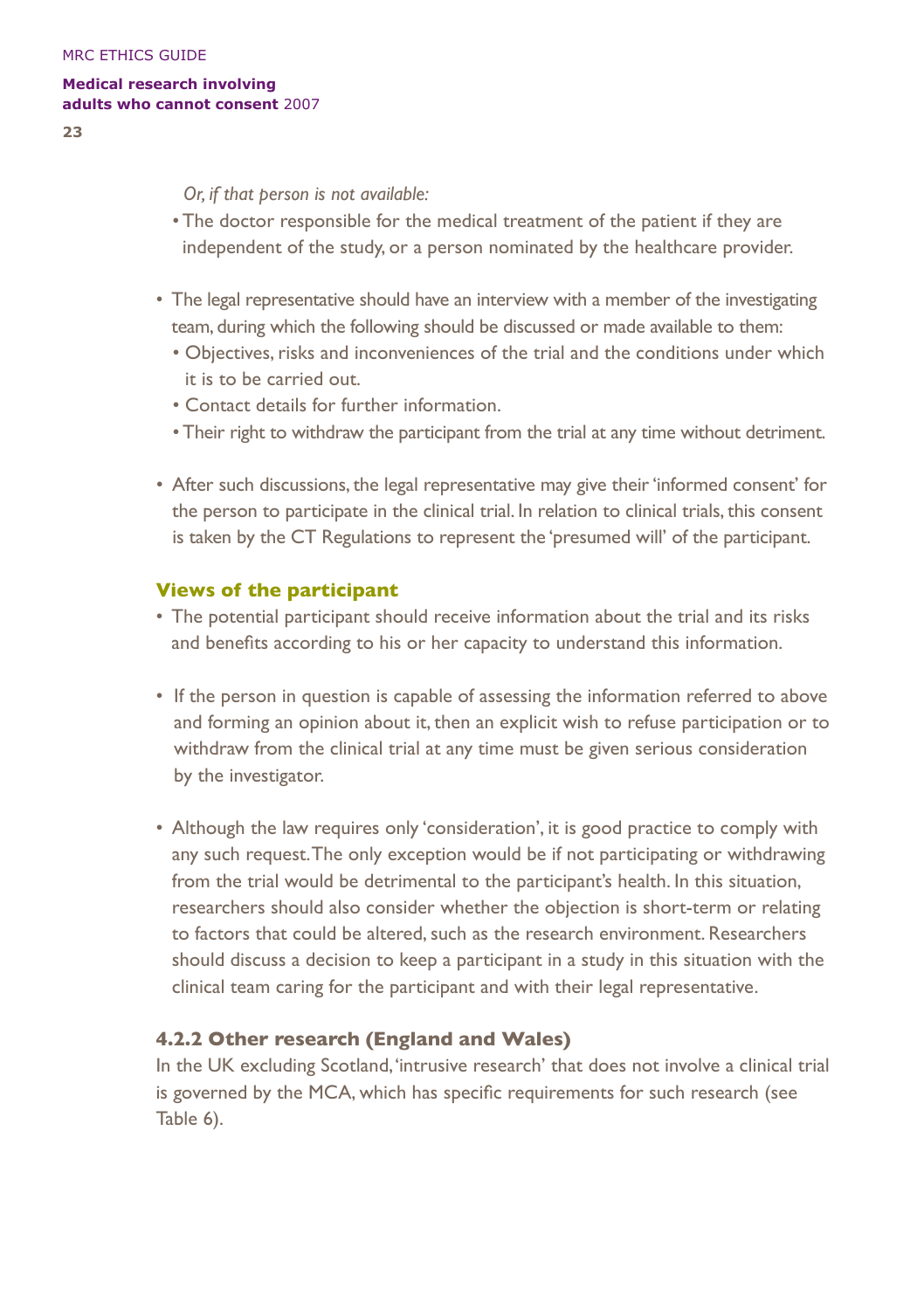**24**

## **Table 6: When does the Mental Capacity Act 2005 apply?** It applies to:

'Intrusive research', that is, any research project that would require consent from adults who have capacity as a matter of law. But does not apply to:

- Research that falls under the CT Regulations (see section 4.1).
- Research carried out in Scotland (see section 4.2.3) or Northern Ireland (see section 4.2.4).

## **Requirements of the MCA**

The requirements of this Act are discussed in its accompanying Code of Practice*<sup>35</sup>*. In order to comply with the MCA, the following requirements must be met by researchers:

- 1. REC approval (by a recognised committee).
- 2. Consulting relatives/carers/others.
- 3. Safeguards to protect participants.

## *1. Ethical approval for the project or study*

There are several questions set out in the MCA that must be considered before ethical approval can be granted. Researchers should ensure that they address these in their application for REC approval.The REC must be recognised by the Department of Health (England) or theWelsh Ministers for the purpose of approving research that falls under the Act.At the time of publication, all such committees are part of the National Health Service REC system – further guidance on recognised committees can be obtained from the National Research Ethics Service (NRES)*<sup>36</sup>*.

• *Is the research study related to the impairing condition or its treatment?* Asdiscussed in section 3.1, an adult deemed to lack capacity to consent to take part in a research study must have impaired or disturbed functioning of their mind or brain. To be approved, the proposed research *must be connected with a condition which may cause, contribute to or result from this impairment of function of the mind or brain or its treatment*.This means that participation cannot be approved if the condition being investigated by the study is completely unrelated to the reason for mental incapacity. The link between the study and the reason for the potential participant's lack of capacity should be explained in the application for ethical approval.

*<sup>35</sup>MRC policy is that, as in other research, payment of legitimate expenses of participants or representatives directly* 

*related to participation in the trial is generally considered acceptable. 36National Research Ethics Service: www.nres.npsa.nhs.uk.*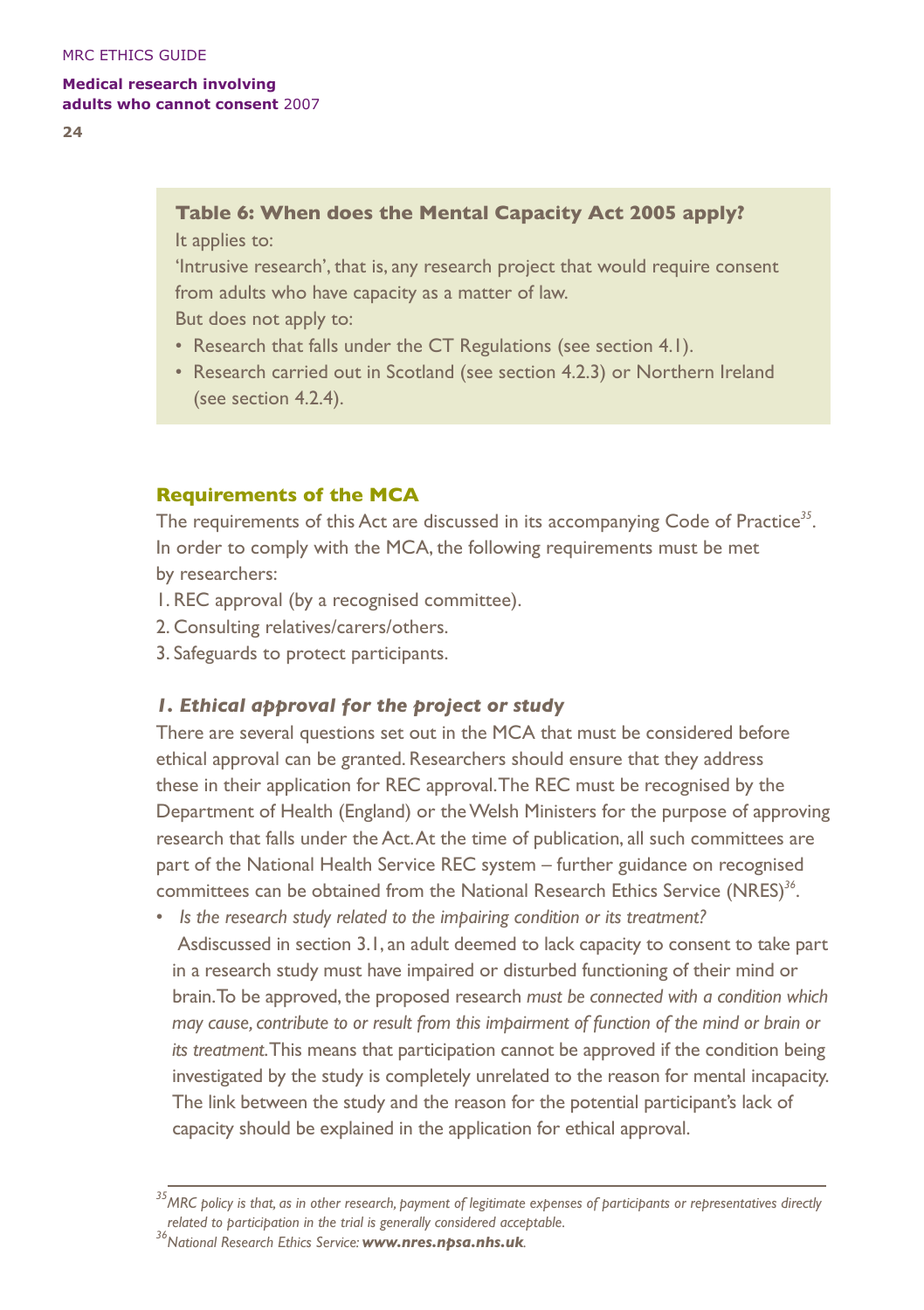**25**

• *Could the study be done involving only adults with capacity to consent?* Researchers should enrol participants who lack the capacity to consent to take part only if there is reason to believe that the study could not be done as effectively if it involved only adults who could give consent.This is illustrated in Example G below.

# **Example G: studies where it is not necessary to include adults who lack capacity to consent**

Researchers wish to assess changes in blood levels of immune factors following insertion of an invasive monitoring device into an artery. The team are based in intensive care and so they are seeking REC approval to include in the study unconscious patients in the intensive care unit who will frequently require such venous access. However, the scientists consider that these patients will not be able to consent to take part in the study.They therefore decide to instead enrol patients who require the placement of such lines before elective surgery and from whom consent could be sought. *This study is related to treatment for the condition causing the impairment of capacity, but it could be done as effectively in patients who are able to consent to participation.*

- *Does the study have the potential to benefit the participant?*  Ifso, then the expected burden of taking part in the research should be proportionate to the possible benefits. Researchers should consider what will be required of participants, including any possible discomfort, restriction of mobility or use of their data or tissue.This should be weighed against the potential for the study to be of direct benefit to those taking part. Potential benefits are discussed further in the MCA Code of Practice*<sup>37</sup>*.
- *Is there unlikely to be any benefit to the participant?*

If so, the research must fulfil *all* of the following objectives:

- It must be investigating the cause, treatment or care of people with similar conditions.
- The risks of the project must be 'negligible' (see the discussion in section 2.2 on levels of risks).
- The project must not significantly interfere with freedom of action or privacy.
- The project must not be unduly invasive or restrictive.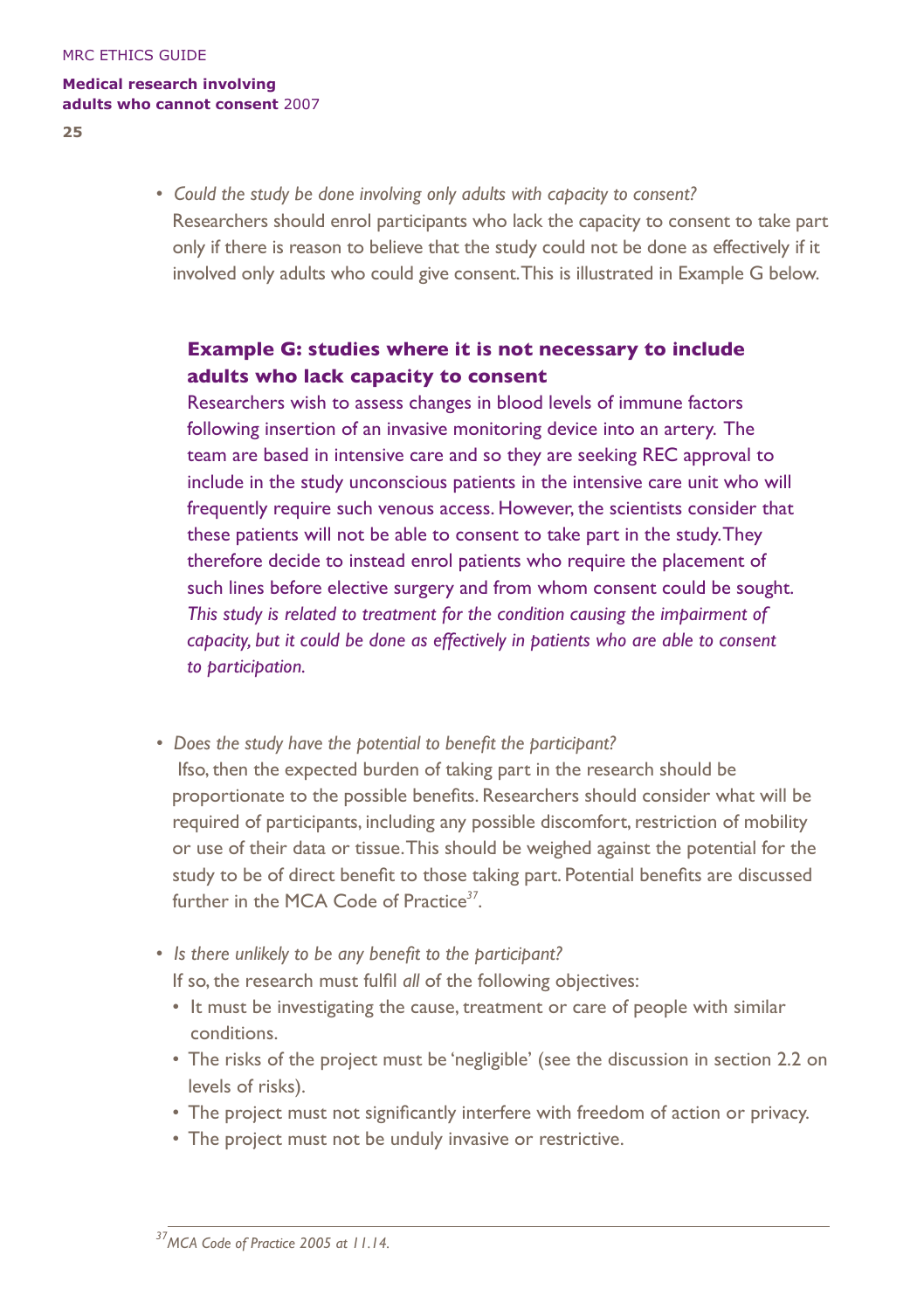**26**

The MCA Code of Practice states that "actions will not usually be classed as unduly invasive if they do not go beyond the experience of daily life, a routine medical examination or a psychological examination"*<sup>38</sup>*.

## *2. Consulting carers or others*

The MCA stipulates that before any decision is taken to involve a particular person in research with REC approval, researchers must identify a 'consultee' who is willing to be consulted about the person's participation.There are two possible types of consultee:

- 1. If available, the researchers must consult a 'personal consultee'.This is someone who cares for the potential participant or is interested in his or her welfare other than in a professional capacity or because they are paid to do so.The researcher must take reasonable steps to identify such a person.
- 2. If a personal consultee is not available, the researcher must consult a 'nominated consultee'.This person must have no connection with the project. Researchers must include in the protocol submitted to the REC the arrangements for identifying and consulting with this person. In emergency circumstances, a consultee does not need to be consulted prior to enrolment in the study.The conditions under which this can happen are clearly defined – see section 4.3.

Difficulty in finding a *personal consultee* may arise if the person most appropriate to be consulted is a *paid* carer.This could occur, for example, if the potential participant had no relatives or only distant relatives.The MCA specifically requires that the person consulted is not paid for the care he or she provides to the potential participant.The consultee may hold power of attorney*<sup>39</sup>* for the patient or be a court-appointed deputy,so long as this is in a personal (not professional or paid) capacity – for instance, a participant's solicitor would be excluded from being a personal consultee.

The MRC recommends that it is good practice to involve any paid carers who are close to the participant in the decision-making process – even if the decision has to be taken by an independent nominee.

It is important that personal nominees appreciate that this is a voluntary role and that they are not under any pressure to agree to fill this position if they do not wish to do so.This should be made clear by the researchers.

<sup>&</sup>lt;sup>38</sup>MCA Code of Practice at 11.19.<br><sup>39</sup>The MCA 2005 allows an adult to assign power of attorney to another person prior to loss of capacity; the power *assigned may extend to financial affairs and/or personal welfare.*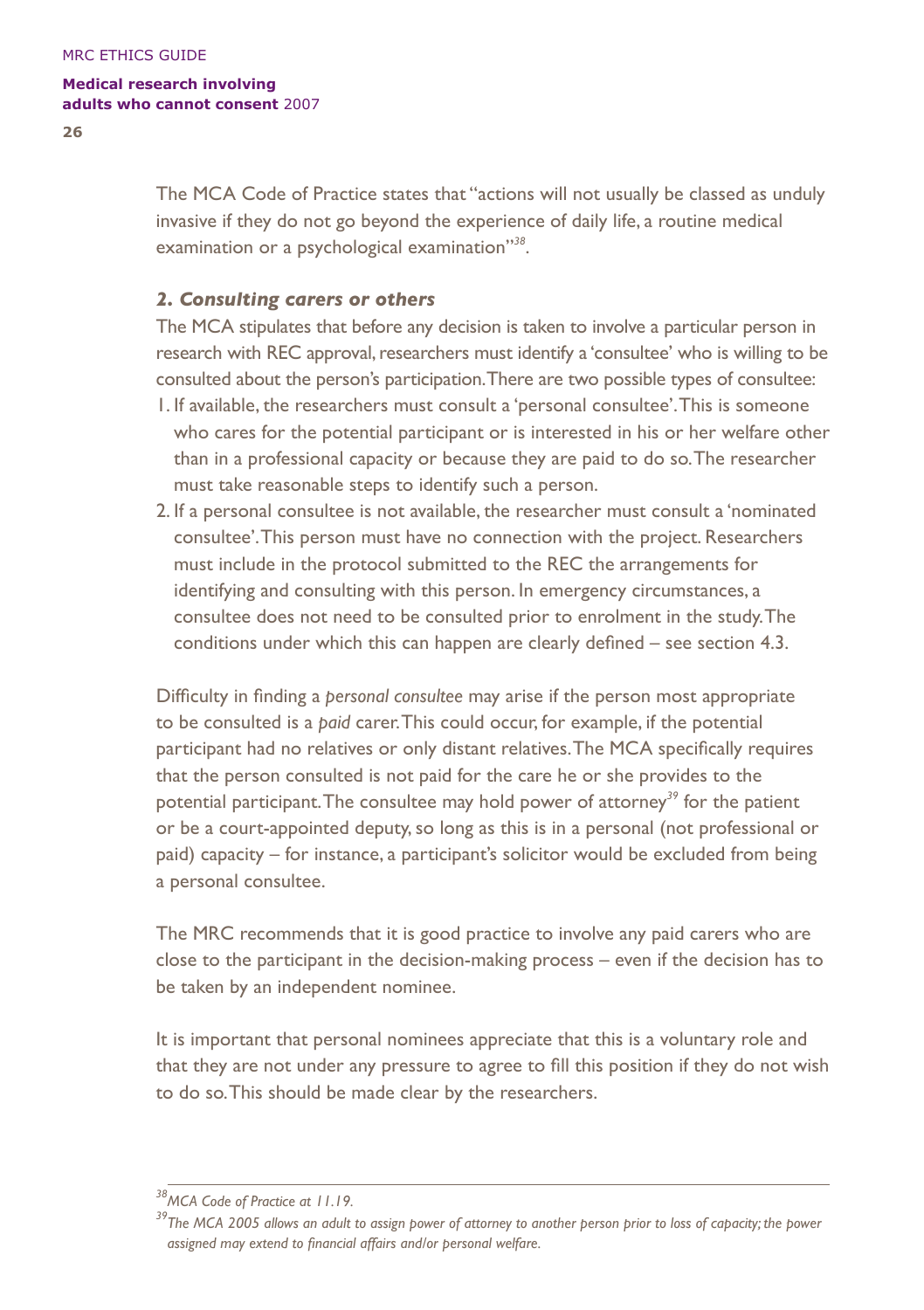**27**

Regarding a *nominated consultee*, the MCA Code of Practice has a wide interpretation of what 'connected to the project' means. It could exclude anyone connected with the actual project, members of the research team or anyone with a wider connection, for instance people with a direct link to the funding body or the ethics committee that approved the project. Further guidance is available from the Department of Health (England)*<sup>40</sup>* and theWelsh Assembly Government*<sup>41</sup>* as to how this person should be chosen.

In practice, a person should be identified who can understand the project and take a view, as described inTable 7,on the intended participation.This may be, for example, another clinician or healthcare worker in the unit where the research is being undertaken (who is not connected with the research project). It need not be restricted to one person for each project but may be more appropriate to have several people available to give advice. Researchers should set out in the protocol and ethical approval application who they propose to consult in this category in the event that a suitable carer is not available.

#### **Table 7: Consultees: information requirements**

The consultee should be given the following information about the study:

- Why they are being approached.
- The role of a consultee.
- Explanation that acting as a consultee is completely voluntary.
- Details of the study (as would be given to a participant with capacity).

The consultee should provide the following information:

- Advice on whether the participant should take part in the study.
- What, in their opinion, the participant's views and feelings would have been on taking part in the project had they retained capacity.

If the consultee advises that the person in question would not have wanted to take part in the project, that person must not be recruited. Similarly, the participant must be withdrawn from the project if at any time the consultee is of the opinion that the participant would not have wished to continue.An exception can be made if the participant is receiving treatment as part of the project and the researcher has reasonable grounds to think that withdrawal of this treatment would cause a significant risk to their health.To apply this exception, the researcher needs to give good reasons for the treatment to continue. Discussion with the medical team and the representative of the patient will be essential.

*<sup>40</sup>Department of Health (England): www.dh.gov.uk. 41Welsh Assembly Government: www.word-wales.gov.uk/index.htm.*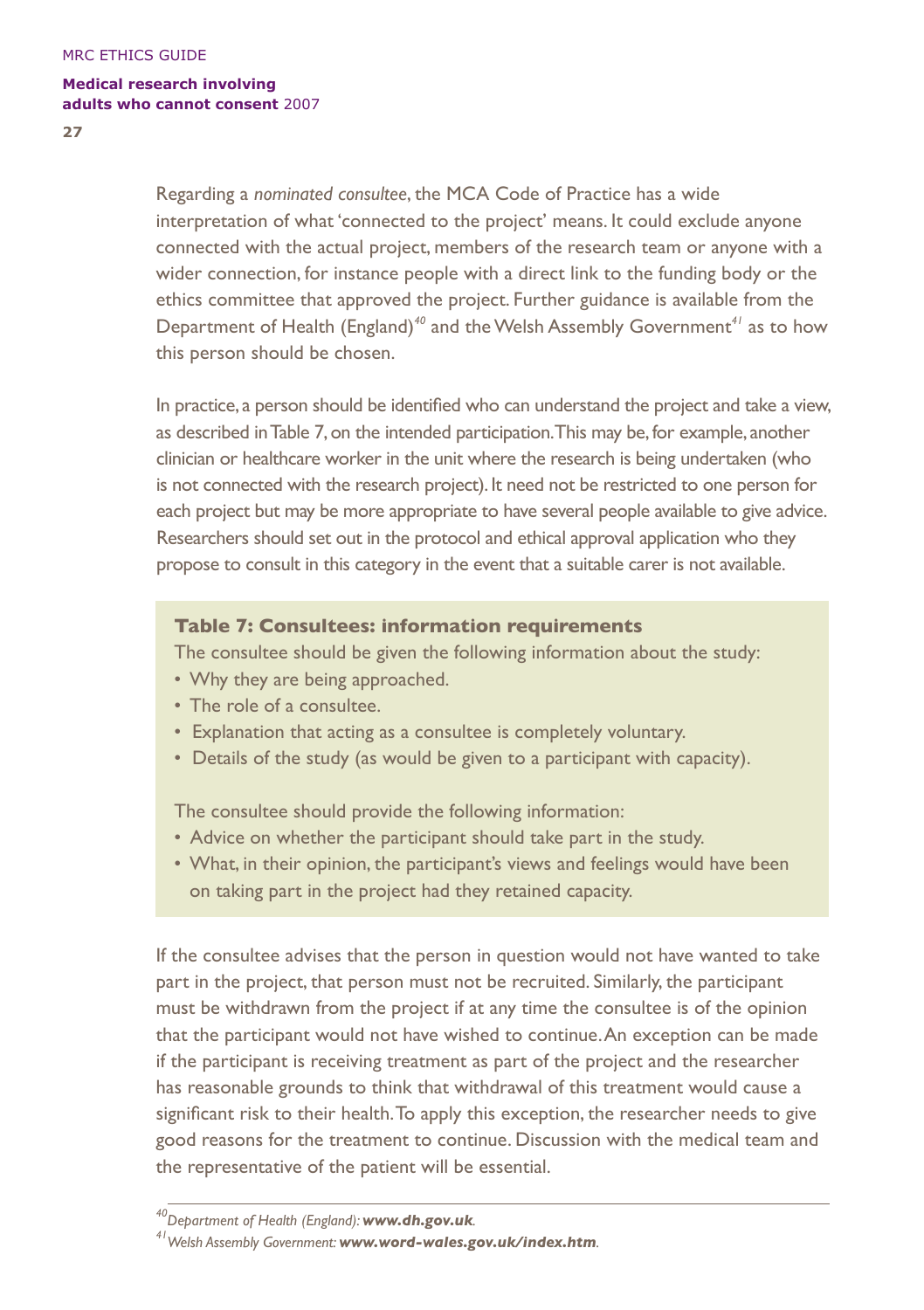**28**

## *3. Safeguards to protect the interests of patients*

Once a participant is enrolled in a study, several measures must be taken to ensure protection of the participant's interests:

- Nothing should be done which the participant seems to object to (unless it is to protect them from harm).
- Nothing should be done which would be contrary to an advance directive or any other statement by the participant. *This only applies if the researcher is aware of such an expression of wishes. Researchers should find out from relatives and carers what the participant's views were on relevant issues prior to loss of capacity. They should specifically ask whether any relevant advance directives or expressions of wish are available and, if so, keep a record of them.*
- The interests of the participant must always outweigh those of science and society.
- The researcher must withdraw the participant if any of the conditions for his or her inclusion in the research project no longer apply.
- The participant should be withdrawn from the study if he or she gives any indication of not wanting to continue to take part (unless the project involves treatment and it is considered that continuation of this is in the patient's best interests).

## **Research involving human tissue samples**

Research (outside Scotland) using human tissue must comply with the Human Tissue Act 2004.This generally requires consent for the use of tissue for research, subject to certain exemptions.The law allows adults without capacity to be included in such research, providing that the research is conducted in accordance with the CT Regulations or MCA as discussed in section 4.1.

## **4.2.3 Other research (Scotland)**

In Scotland, research that does not fall under the CT Regulations is governed by the Adults with Incapacity (Scotland) Act 2000 (AWIS).The Act regulates the involvement of incapacitated adults in research*<sup>42</sup>*. It has similar requirements to the MCA but has some differences. Its requirements are set out in full below. In order to comply with the AWIS, the following conditions must be met:

## *1. Nature of the research*

It must not be possible to carry out research of a similar nature on an adult who has capacity to consent, *and* the research must be into the causes, diagnosis, treatment or care of the adult's incapacity; or the effect of any treatment or care given during his incapacity to the adult which relates to that incapacity.

*<sup>42</sup>Adults With Incapacity (Scotland) Act 2000 section 51.*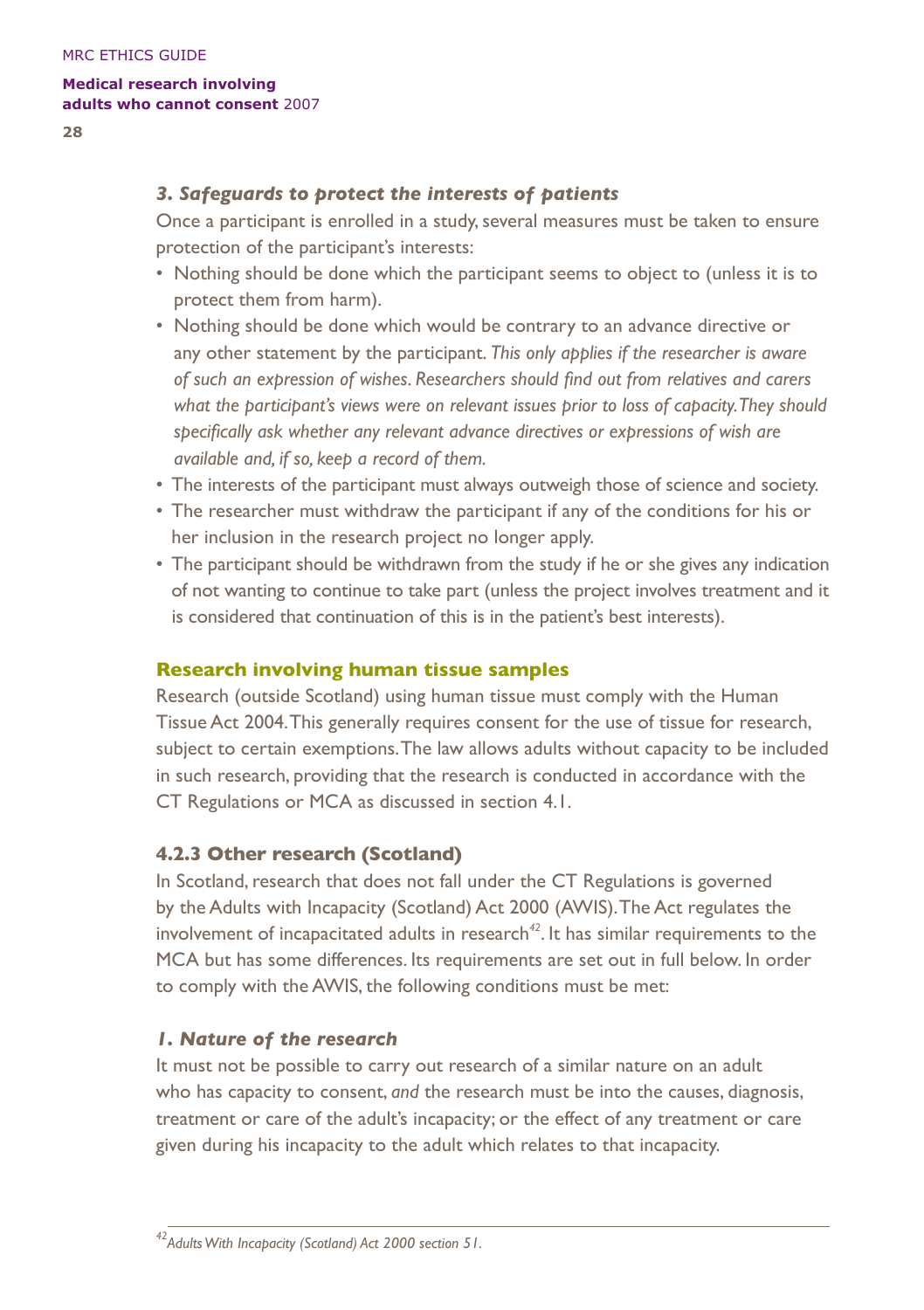**29**

## *2. Risks of the research*

Participation entails no foreseeable risk, or only a minimal foreseeable risk and imposes no discomfort, or only minimal discomfort, on the adult.

#### *3. Benefits of the research*

The research must either be of real and direct benefit to the participant or, where the research is not likely to produce real and direct benefit, it can be carried out if it will contribute significantly to scientific understanding of the adult's incapacity and thus will benefit the participant directly, or benefit other people with the same incapacity.

#### *4. Consent*

Consent must be obtained from any guardian or welfare attorney who has the power to consent to the adult's participation in research or, where there is no such guardian or welfare attorney, from the adult's nearest relative. In addition the potential participant must not indicate unwillingness or objection to participation in the research.

#### *5. Ethical committee review*

All research must be approved by the REC stated under the AWIS regulations.At the time of publication, this committee was the Scotland A REC.The NRES Central Allocation System can direct applications appropriately.

The ethics committee is required to consider*<sup>43</sup>*:

- Objectives, design, methodology, statistical considerations and organisation of the research.
- Relevance of the research and study design.
- Justification of predictable risks and inconveniences weighed against the anticipated benefits for research participants and future participants.
- Suitability of the lead researcher.
- Adequacy of the written information and procedures for obtaining consent.
- Arrangements for recruitment of participants.

*<sup>43</sup>The Adults With Incapacity (Ethics Committee) (Scotland) Regulations 2002 No. 190.*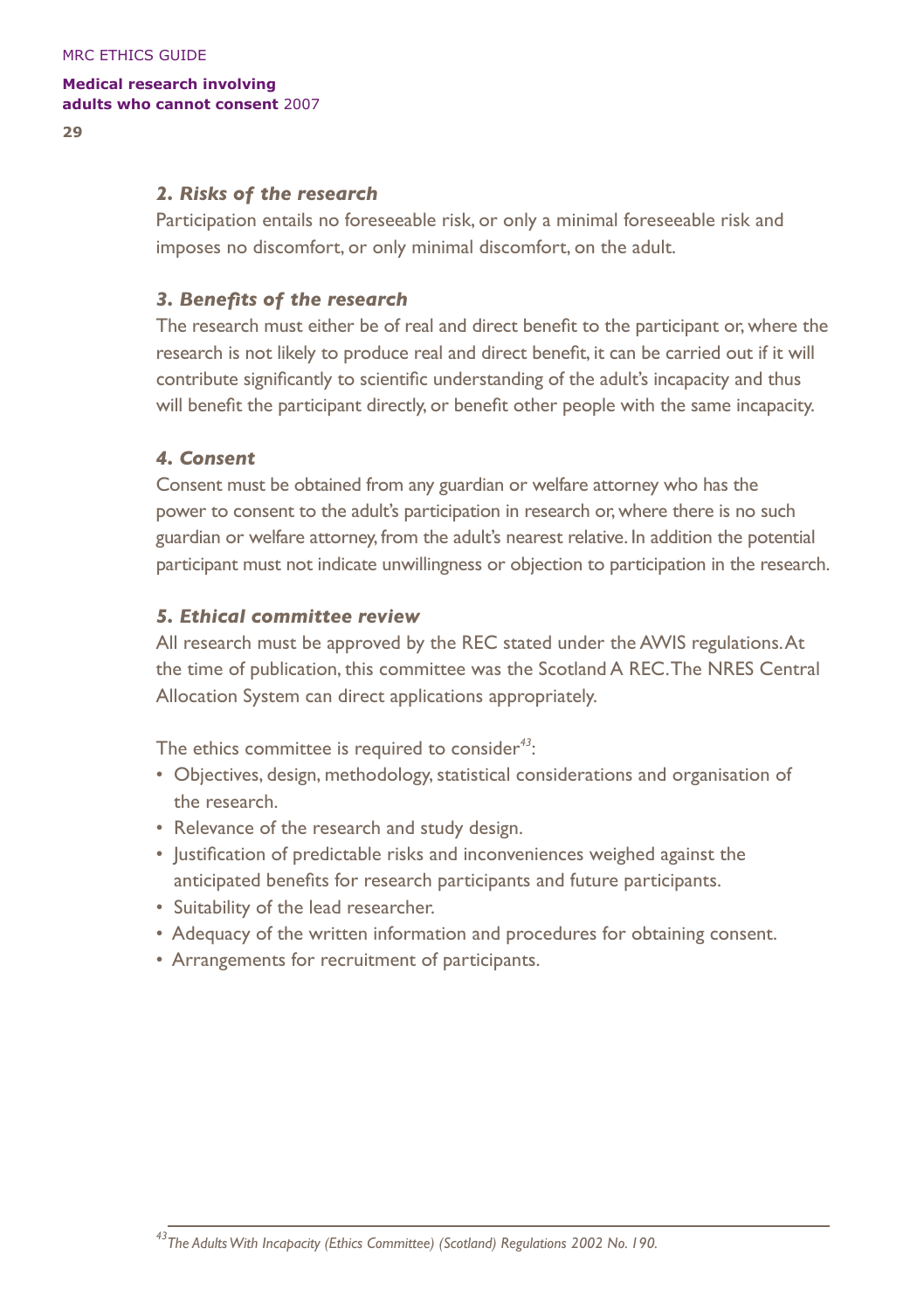## **4.2.4 Other research (Northern Ireland)**

As at October 2007, the recommendations from a review of mental health legislation in Northern Ireland were being considered. Further guidance relating to this region will be issued once available.At present, there is no specific legislation applicable to research involving adults who lack capacity.All research must be approved by an ethics committee and must comply with common law principles.

## **4.3 Requirements for research in emergency situations**

Specific allowance is made for research in emergency situations when it may not be possible to consult as required by the various laws.These allowances apply to research which fulfils the other requirements of the relevant legislation but where it is not possible to obtain the consent or agreement of a consultee before participation in a clinical trial or other study begins.This exception can only be relied upon until it is possible to consult or seek consent in the normal manner.

## **4.3.1 Clinical trials in emergency situations (all of UK)**

The CT Regulations were amended in 2006*<sup>44</sup>*to allow patients to be recruited into trials in emergency situations.This is now possible if:

- Treatment is being given or is about to be given to a person who lacks capacity *and*
- Due to the nature of the clinical trial and the particular circumstances, it is necessary to take action for the purposes of the trial *but*
- It is not practical to meet the conditions required for consultation *and*
- The ethics review committee has approved the procedure for such recruitment.

When designing such a study researchers should consider the arrangements that will be made. In the information provided to the REC it should be explained why it is necessary to include participants in the trial before consent can be sought from a legal representative.The researchers should also document what steps will be taken to obtain appropriate consent once a participant has been recruited and how they will address refusal of such consent.Two examples (H and I) are provided below.

*<sup>44</sup>The Medicines for Human Use (Clinical Trials) Amendment (no.2) Regulations 2006. SI 2006 No. 2984.*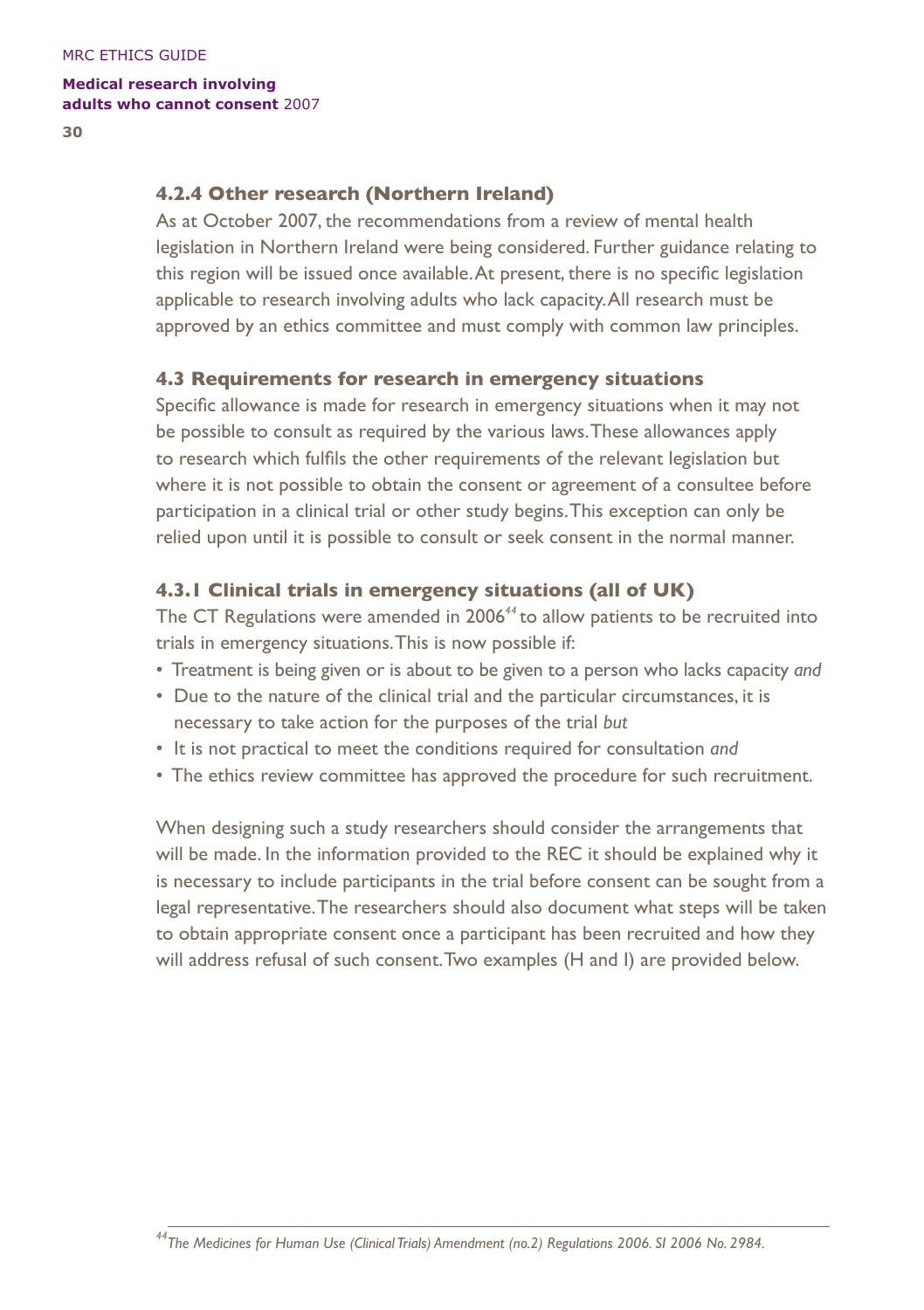**31**

### **Examples of clinical trials requiring immediate recruitment**

- **H**. A large multinational study is examining the effectiveness of pre-hospital thrombolysis for cardiac arrest*<sup>45</sup>*.The trial involves recruitment of participants before they arrive at hospital.The trial includes only patients who have suffered a cardiac arrest and so no participants are able to give consent to inclusion.
- **I**. A multicentre clinical trial is being set up to compare the effectiveness of two antiepileptic drugs in pregnant women with eclampsia. Many of these patients will be temporarily unable to consent due to their medical condition.They may be unaccompanied when they arrive at hospital and/or have an eclamptic fit.When designing the protocol, the researchers addressed the various possibilities for obtaining consent. This included discussing the trial with women at particular risk of eclampsia and obtaining consent prior to the condition occurring. Careful communication was important, as it can be difficult to identify which women may actually develop eclampsia – the researchers did not wish to unnecessarily alarm women who would not then require therapy.They also considered how consent would be obtained if a woman was enrolled in the study before she had consented, and decided that this could be through a relative before the woman regained capacity, or from the participant herself when she regained capacity.

## **4.3.2 Other research in emergency situations (England and Wales)**

The MCA allows patients to be recruited into research studies in an emergency without consultation with a relative or carer. However, recruitment in an emergency can only occur if treatment needs to be given to the patient as a matter of urgency and enrolment into the research also has to be done as a matter of urgency. If there is not time to consult, as described in section 4.2, the researcher should have agreement from a registered doctor who is independent of the project. If this is also impractical, recruitment into the study may occur if it is done in accordance with a protocol already agreed by an ethics committee. See Example J.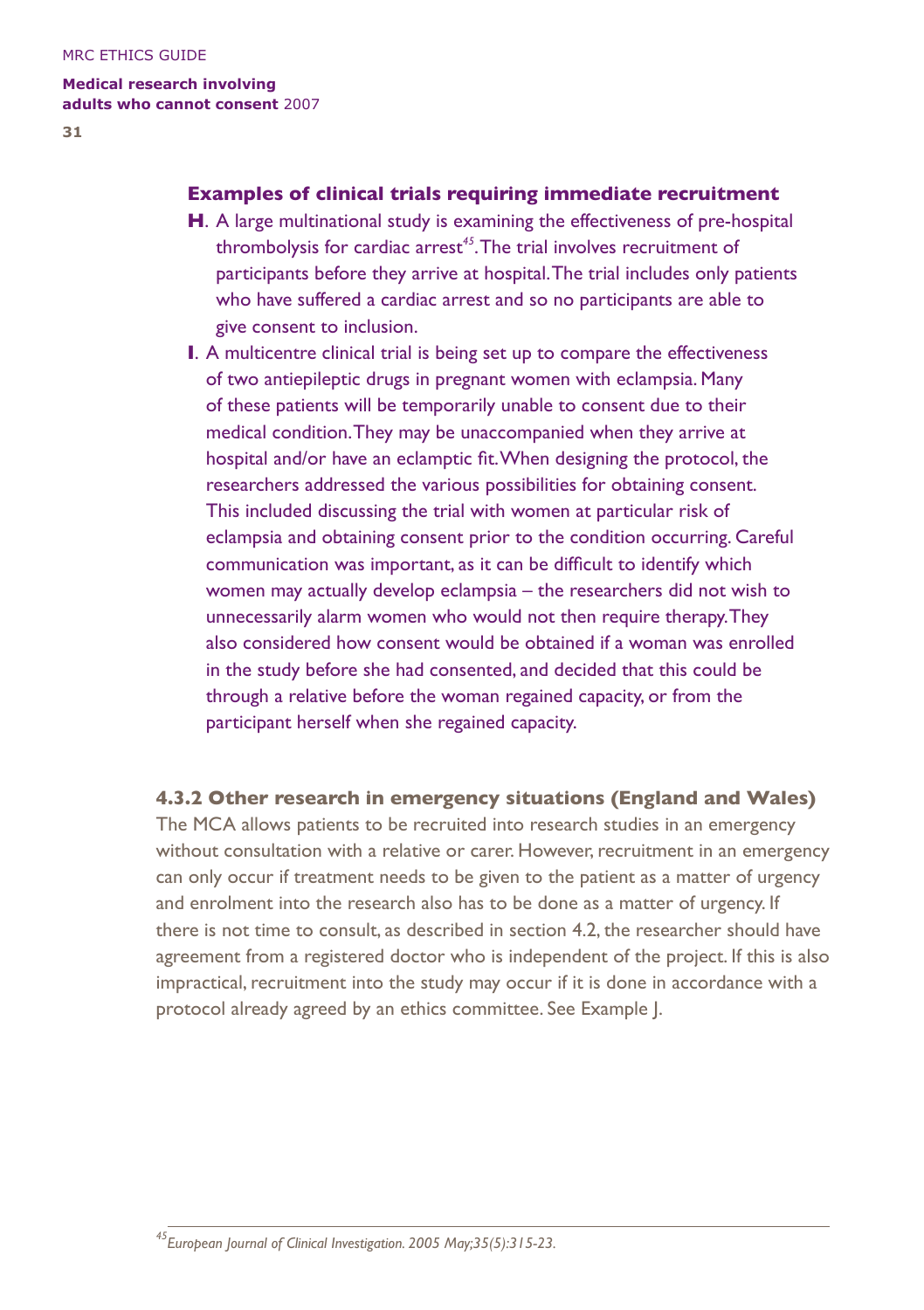**32**

#### **Example J: Research in an emergency situation**

A research study is proposed to examine the changes in certain inflammatory markers in acute trauma patients who are unconscious on admission to hospital.The study involves taking initial blood and urine samples on admission to intensive care and regular samples thereafter. When such patients are admitted there will often not be a relative immediately available with whom to discuss the study.The samples would be taken from intravenous lines inserted to manage the patients' clinical condition. In the protocol the researchers propose that, where available, a consultant anaesthetist unconnected with the study will be consulted about inclusion of each patient.Where this is not possible, for instance at nights or weekends, the patients will be enrolled into the study and baseline and further blood tests and data collected. However, as soon as a relative or unpaid carer is available they will be consulted about the continued participation of the patient in the study. If and when the patient regains consciousness the research project will be fully explained and they will be able to choose whether their data should remain in the study cohort.The approved this protocol.

## **4.3.4 Other research in emergency situations (Scotland)**

At this time there is no provision for recruitment into non-clinical research in an emergency without the consultative steps described in section 4.3.This means that such research cannot be lawfully carried out in Scotland at present. If researchers believe that this may affect a study they are considering, they should seek further advice from the MRC or the Scotland A REC.

# **4.3.5 Data Protection Act 1998 and research in emergency situations (all of UK)**

It has been established*<sup>46</sup>*that data may be processed for research in emergency situations involving incapacitated adults *providing* information about this work is given to them on recovery of capacity.At this point they may refuse to participate in the research, including refusal to allow further processing of data already collected. This makes the use of data for research purposes in this situation acceptable in relation to the Data Protection Act.Any research must always also comply with any other legal requirements such as the MCA,AWIS or CT Regulations.

*<sup>46</sup>Time to get our Acts together. Reid CL and Menon DK. BMJ: 355; 415.*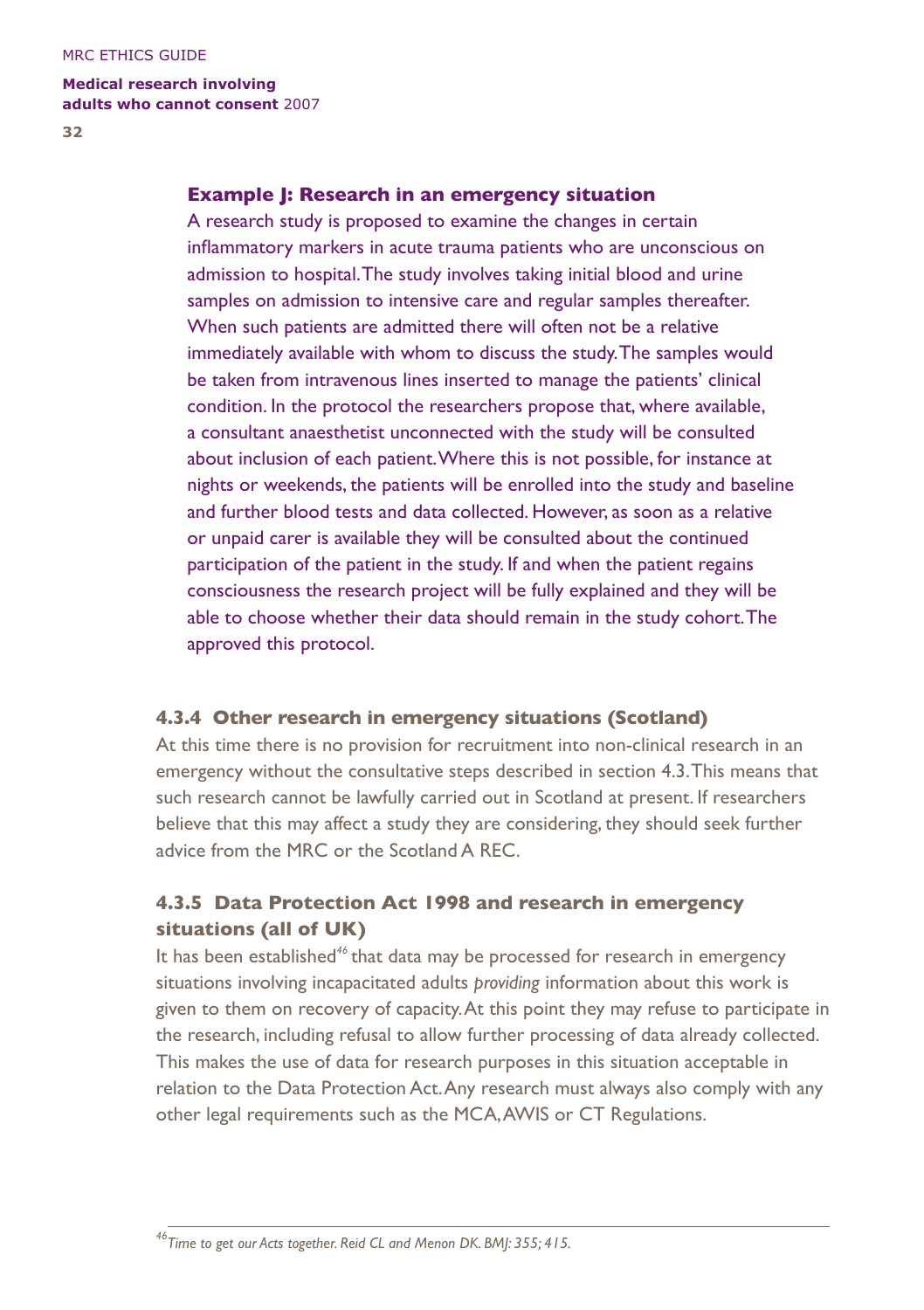## MRC ETHICS GUIDE

### **Medical research involving adults who cannot consent** 2007

**33**

# Glossary

| <b>AWIS</b>           | Adults with Incapacity (Scotland) Act 2000                                  |
|-----------------------|-----------------------------------------------------------------------------|
| <b>CT Regulations</b> | Medicines for Human Use (Clinical Trials) Regulations 2004                  |
| <b>HTA</b>            | Human Tissue Authority                                                      |
| <b>HTAct</b>          | Human Tissue Act 2004                                                       |
| <b>ICH GCP</b>        | International Conference on Harmonisation: Good<br><b>Clinical Practice</b> |
| <b>MCA</b>            | <b>Mental Capacity Act 2005</b>                                             |
| <b>MHRA</b>           | Medicines and Healthcare products Regulatory Agency                         |
| <b>NRES</b>           | National Research Ethics Service (formerly COREC)                           |
| <b>REC</b>            | <b>Research Ethics Committee</b>                                            |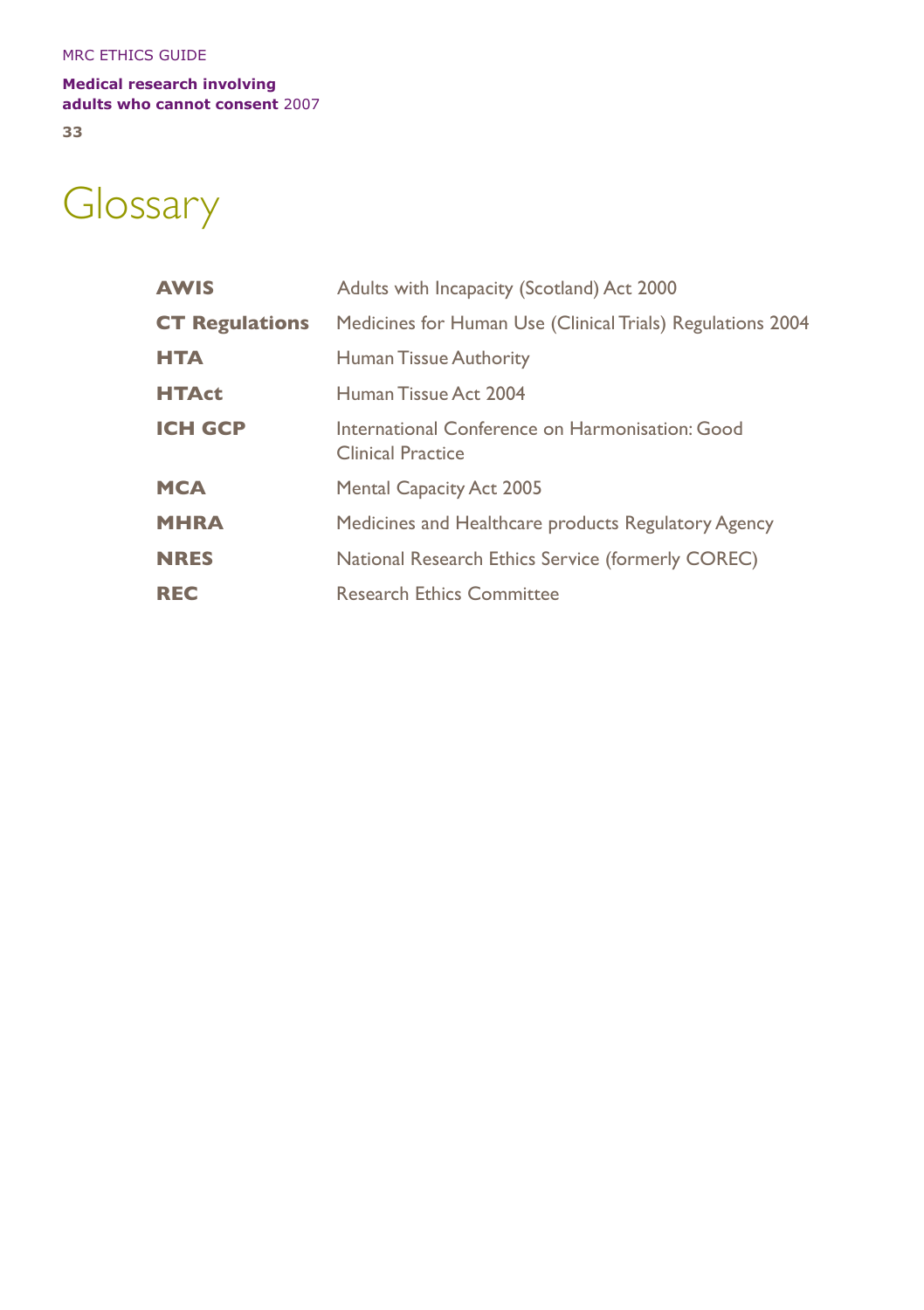MRC ETHICS GUIDE

**Medical research involving adults who cannot consent** 2007

**34**

# Further Reading

Mental Capacity Act Code of Practice: **www.opsi.gov.uk/acts/acts2005/related/ukpgacop\_20050009\_en.pdf** 

**O** zie

Ozzylenalaz uoije

Department of Health (England) guidance: **www.dh.gov.uk/en/Policyandguidance/Healthandsocialcaretopics/ Socialcare/IMCA/MentalCapacityAct2005/index.htm**

National Research Ethics Service guidance: **www.nres.npsa.nhs.uk/applicants/help/guidance.htm#awi**

Full text of Mental Capacity Act 2005: **www.opsi.gov.uk/acts/acts2005/50009--b.htm#30**

Full text of Adults with Incapacity (Scotland) Act 2000: **www.opsi.gov.uk/legislation/scotland/acts2000/20000004.htm**

Full text of Medicines for Human Use (Clinical Trial) Regulations 2004: **www.opsi.gov.uk/si/si2004/20041031.htm**

Declaration of Helsinki: **www.wma.net/e/policy/b3.htm**  (at the time of publication theWorld Medical Association was consulting on a revision of the Declaration)

This MRC guidance is based upon the previous 1992 guidance and updated in October 2007 in light of subsequent legislation.

Comments or questions should be addressed to Dr Catherine Elliott at: MRC Head Office 20 Park Crescent London W1B 1AL Email: **catherine.elliott@headoffice.mrc.ac.uk**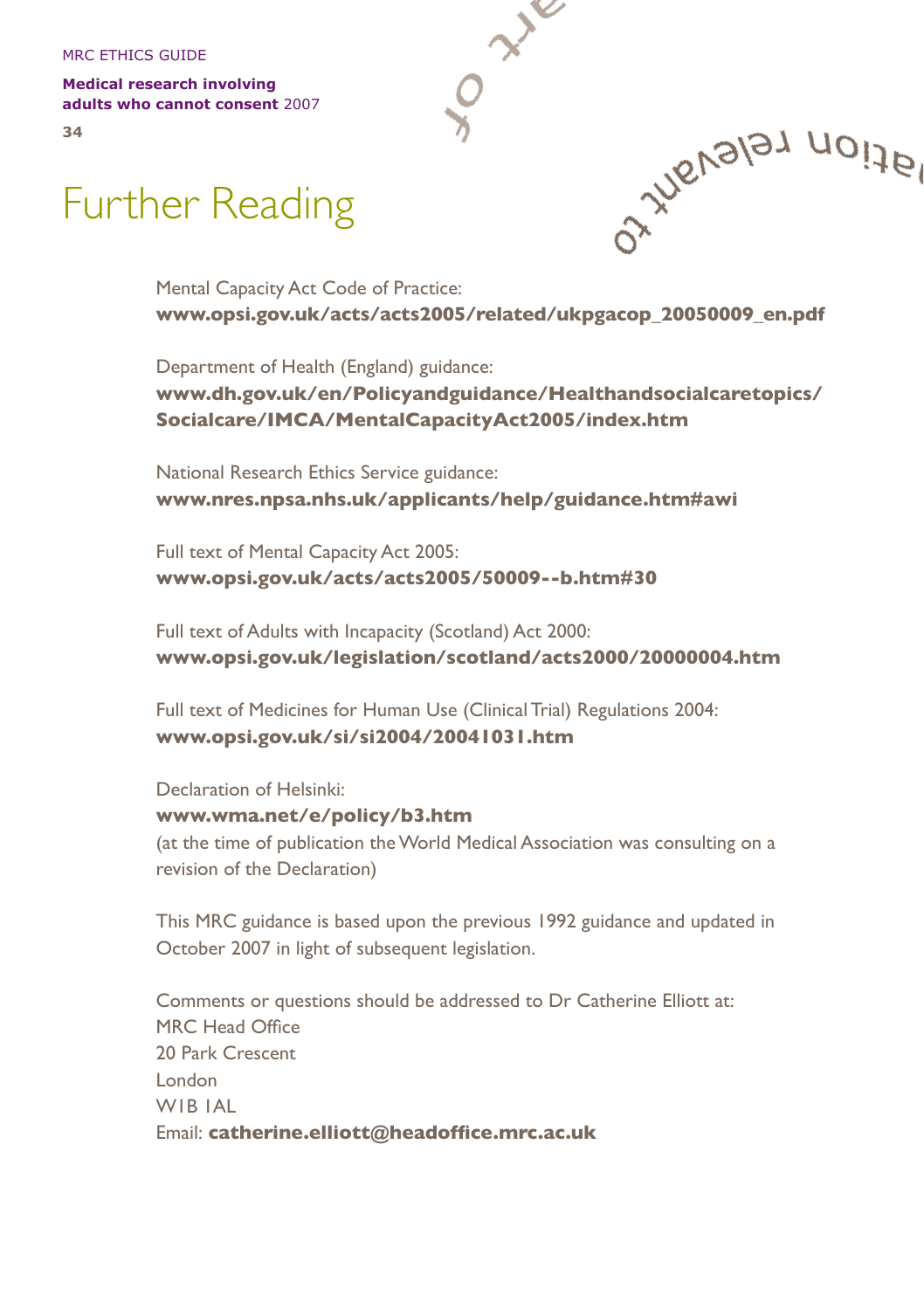